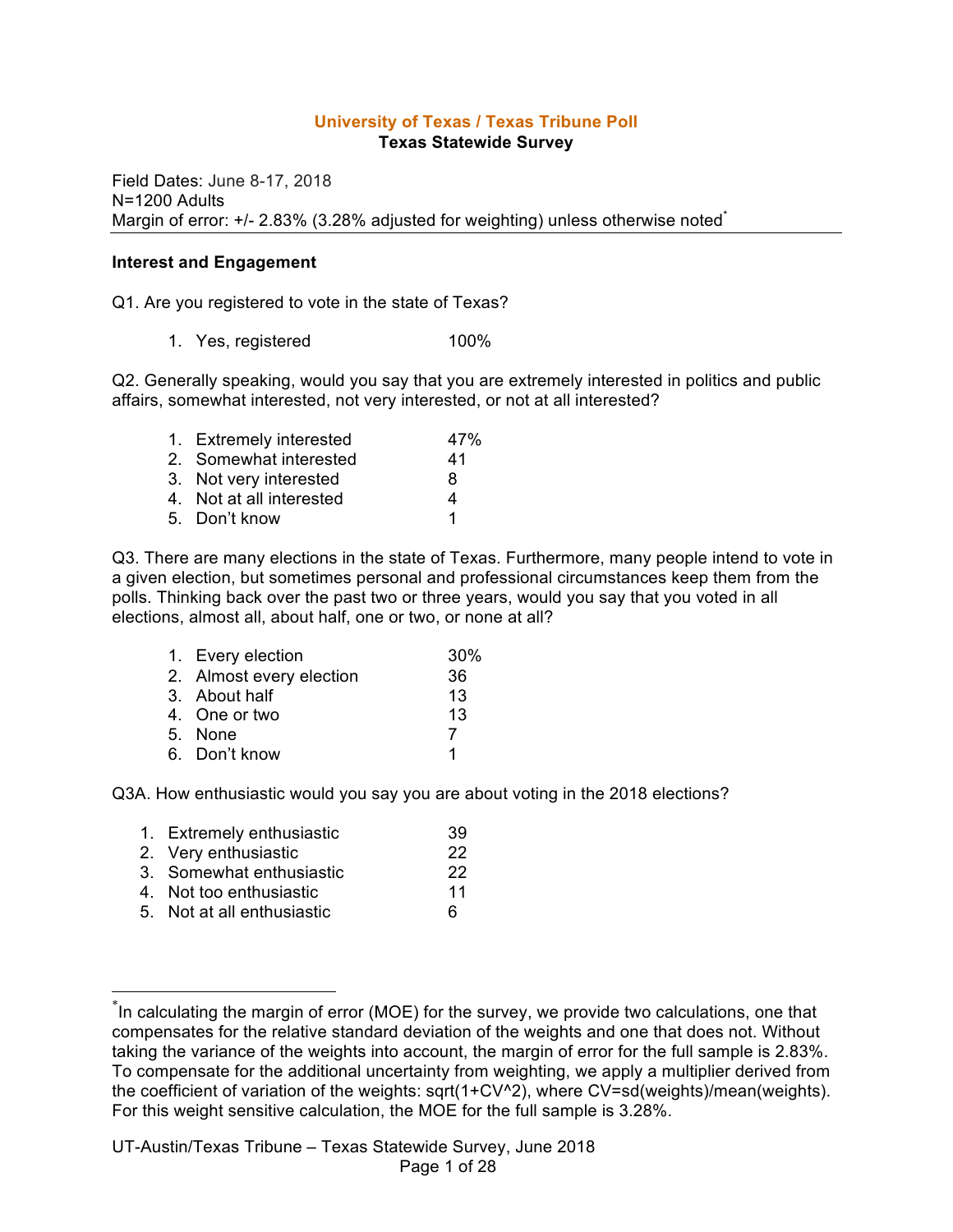## **Most Important Problem**

Q4. What would you say is the most important problem facing this country today? **[Randomize]**

| 1. The economy<br>2. Immigration    | 15%<br>11               |
|-------------------------------------|-------------------------|
| 3. Moral decline                    | 10                      |
| 4. Health care                      | $\overline{7}$          |
| 5. Gun control/gun violence         | $\overline{7}$          |
| 6. The economy                      | 5                       |
| 7. Federal spending/national debt   | 5                       |
| 8. Border security                  | 5                       |
| 9. Income inequality                | 4                       |
| 10. National security/terrorism     |                         |
| 11. Education                       | 33322222221             |
| 12. Race relations                  |                         |
| 13. Unemployment/jobs               |                         |
| 14. Partisan gridlock               |                         |
| 15. Crime and drugs                 |                         |
| 16. Environment                     |                         |
| 17. Social welfare programs         |                         |
| 18. Police brutality/militarization |                         |
| 19. The media                       |                         |
| 20. Russia                          |                         |
| 21. Middle East instability         |                         |
| 22. Taxes                           | $\overline{\mathbf{1}}$ |
| 23. Gas prices                      | $\overline{1}$          |
| 24. Abortion                        | 1                       |
| 25. Voting System                   | 1                       |
| 26. Housing                         | 1                       |
| 27. Opioid/prescription drug abuse  | 1                       |
| 28. Gay marriage                    | 0                       |
| 29. Government data collection      | 0                       |
| 30. Energy                          | 0                       |
| 31. Foreign trade                   | $\overline{0}$          |
| 32. Sexual Harassment               | 0                       |
| 33. North Korea                     | 0                       |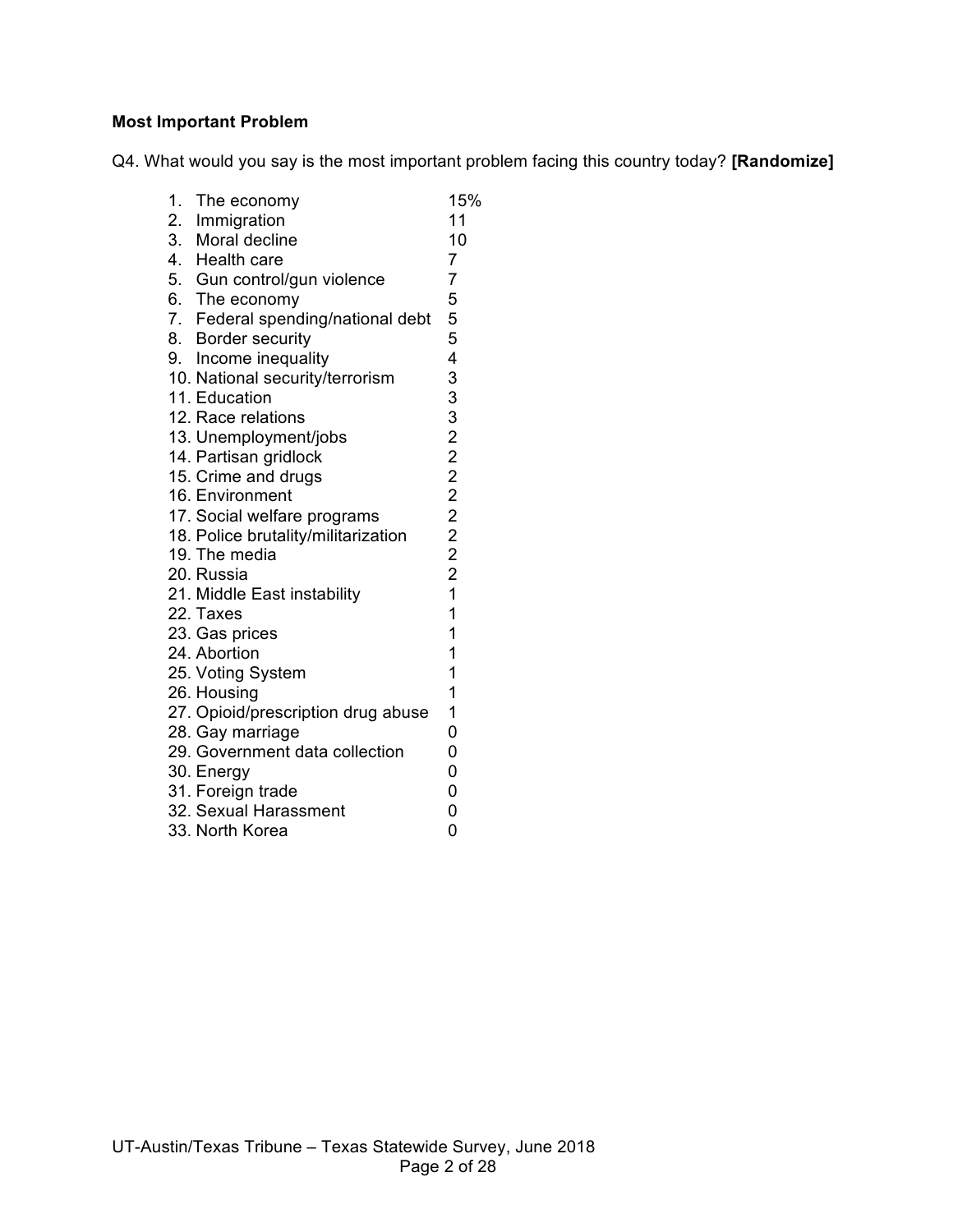Q5. What would you say is the most important problem facing the State of Texas today? **[Randomize]**

| 1. |                                                          | 16%            |
|----|----------------------------------------------------------|----------------|
|    | Immigration                                              | 14             |
|    | 2. Border security<br>3. Political corruption/leadership | 8              |
|    |                                                          | $\overline{7}$ |
|    | 4. Education                                             | $\overline{7}$ |
|    | 5. Health care                                           |                |
|    | 6. Gun control/gun violence                              | 6              |
|    | 7. Moral decline                                         | 4              |
|    | 8. Unemployment/jobs                                     | 33322222221    |
|    | 9. Crime and drugs                                       |                |
|    | 10. Hurricane recovery                                   |                |
|    | 11. The economy                                          |                |
|    | 12. Transportation/roads/traffic                         |                |
|    | 13. Social welfare programs                              |                |
|    | 14. State government spending                            |                |
|    | 15. Taxes                                                |                |
|    | 16. Redistricting                                        |                |
|    | 17. Gas prices                                           |                |
|    | 18. Environment                                          |                |
|    | 19. Water supply                                         |                |
|    | 20. Abortion                                             | 1              |
|    | 21. State budget cuts                                    | 1              |
|    | 22. Insurance rates                                      | 1              |
|    | 23. Voting system                                        | 1              |
|    | 24. Energy                                               | 1              |
|    | 25. Housing                                              | 1              |
|    | 26. Property rights                                      | 1              |
|    | 27. Police brutality/militarization                      | 1              |
|    | 28. Pension funding                                      | 1              |
|    | 29. Opioid/prescription drug abuse                       | 1              |
|    | 30. Gay marriage                                         | 0              |
|    | 31. Utility rates                                        | 0              |
|    | 32. Electoral fraud                                      | 0              |
|    | 33. The media                                            | 0              |
|    | 34. State courts                                         | 0              |
|    | 35. Declining oil prices                                 | 0              |
|    |                                                          |                |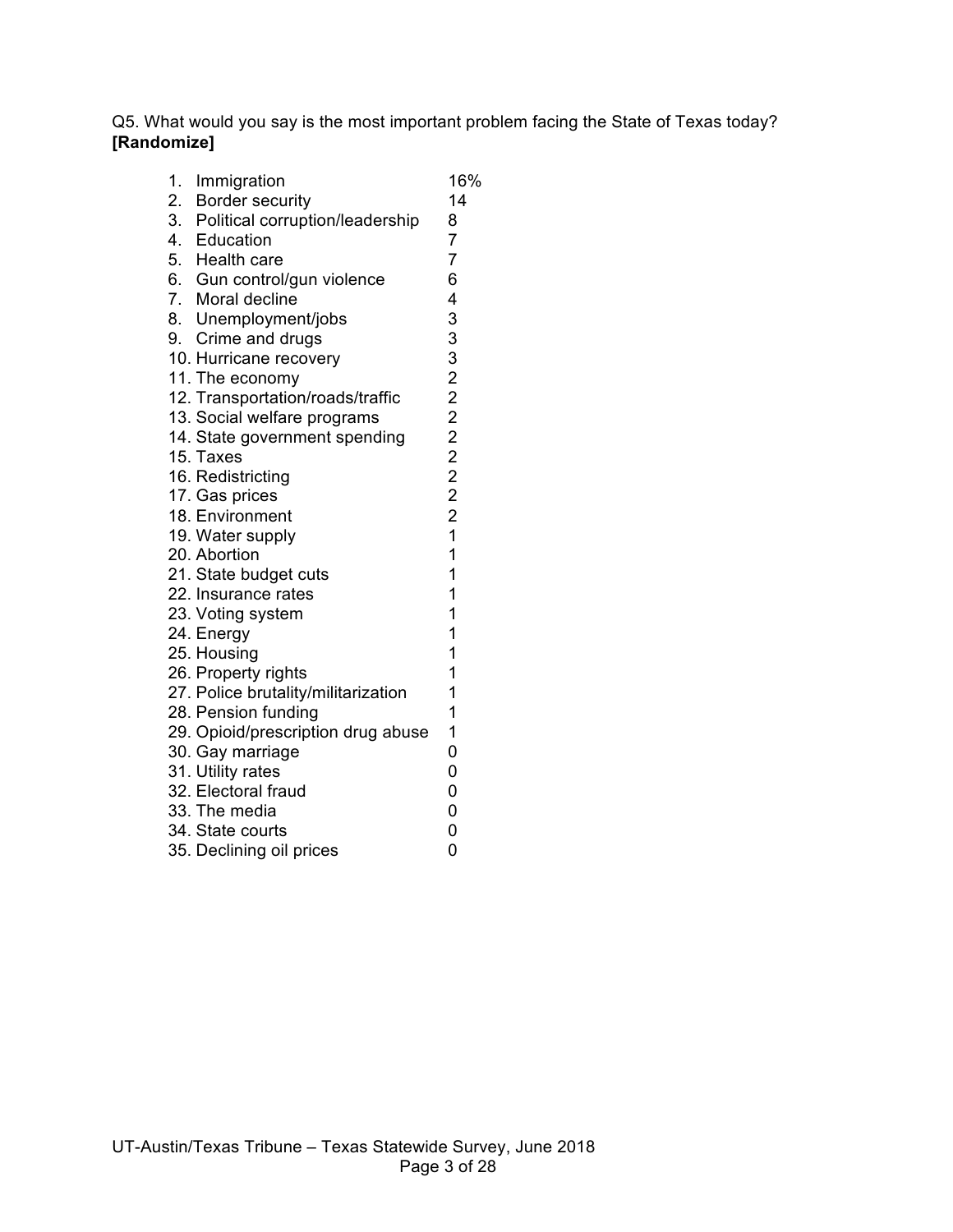# **Retrospective Assessments**

Q6. How would you rate the job Donald Trump is doing as president? Would you say that you…

|                  | <b>Approve</b><br>strongly | Approve<br>somewhat | approve nor<br>disapprove | <b>Disapprove</b><br>somewhat | <b>Disapprove</b><br>strongly | Don't Know |
|------------------|----------------------------|---------------------|---------------------------|-------------------------------|-------------------------------|------------|
| <b>June 2018</b> | 29                         | 18                  |                           |                               | 38                            |            |
| Feb. 2018        | 30                         | 16                  |                           |                               | 39                            |            |
| Oct. 2017        | 27                         | 18                  | :5                        | 8                             | 42                            |            |
| <b>June 2017</b> | 25                         | 18                  | 6                         |                               | 44                            |            |
| Feb. 2017        | 32                         | 14                  |                           | 4                             | 40                            | 3          |

Q7. How would you rate the job the U.S. Congress is doing? Would you say that you...

|                  | <b>Neither</b>             |                            |                           |                               |                               |                         |  |  |
|------------------|----------------------------|----------------------------|---------------------------|-------------------------------|-------------------------------|-------------------------|--|--|
|                  | <b>Approve</b><br>strongly | <b>Approve</b><br>somewhat | approve nor<br>disapprove | <b>Disapprove</b><br>somewhat | <b>Disapprove</b><br>strongly | Don't Know              |  |  |
| <b>June 2018</b> | З                          | 15                         | 18                        | 21                            | 38                            |                         |  |  |
| Feb. 2018        | 2                          | 17                         | 16                        | 22                            | 39                            | 3                       |  |  |
| Oct. 2017        | 2                          | 10                         | 15                        | 24                            | 45                            | 3                       |  |  |
| <b>June 2017</b> | 2                          | 13                         | 15                        | 24                            | 43                            | 4                       |  |  |
| Feb. 2017        | 5                          | 21                         | 20                        | 18                            | 32                            | 5                       |  |  |
| Oct. 2016        | $\overline{2}$             | 8                          | 18                        | 27                            | 41                            | 4                       |  |  |
| <b>June 2016</b> | 2                          | 8                          | 16                        | 24                            | 45                            | 5                       |  |  |
| Feb. 2016        | $\overline{2}$             | 10                         | 17                        | 24                            | 43                            | 4                       |  |  |
| Nov. 2015        | $\overline{2}$             | 8                          | 17                        | 25                            | 46                            | 3                       |  |  |
| <b>June 2015</b> | 2                          | 13                         | 21                        | 26                            | 36                            | $\frac{2}{3}$           |  |  |
| Feb. 2015        | 3                          | 17                         | 19                        | 24                            | 34                            |                         |  |  |
| Oct. 2014        | 2                          | 12                         | 13                        | 30                            | 41                            | $\overline{\mathbf{c}}$ |  |  |
| <b>June 2014</b> | 3                          | 8                          | 15                        | 24                            | 48                            | 3                       |  |  |
| Feb. 2014        | 3                          | 8                          | 15                        | 23                            | 49                            | $\overline{\mathbf{c}}$ |  |  |
| Oct. 2013        | 2                          | 6                          | 12                        | 21                            | 56                            | 3                       |  |  |
| <b>June 2013</b> | 2                          | 10                         | 16                        | 23                            | 46                            | $\overline{c}$          |  |  |
| Feb. 2013        | 3                          | 11                         | 12                        | 23                            | 48                            | 3                       |  |  |
| Oct. 2012        |                            | 10                         | 18                        | 26                            | 43                            |                         |  |  |
| May 2012         |                            | 9                          | 15                        | 23                            | 48                            | 3<br>3                  |  |  |
| Feb. 2012        |                            | 10                         | 14                        | 26                            | 47                            | $\overline{\mathbf{c}}$ |  |  |
| Oct. 2011        | 2                          | 9                          | 10                        | 26                            | 51                            | $\overline{c}$          |  |  |
| <b>May 2011</b>  |                            | 15                         | 20                        | 27                            | 35                            | 3                       |  |  |
| Feb. 2011        | 2                          | 17                         | 19                        | 26                            | 33                            | 4                       |  |  |
| Oct. 2009        | 2                          | 12                         | 11                        | 22                            | 49                            | 4                       |  |  |
| <b>June 2009</b> | 2                          | 18                         | 22                        | 22                            | 36                            | 0                       |  |  |
| Feb. 2009        | 4                          | 22                         | 22                        | 15                            | 37                            | 0                       |  |  |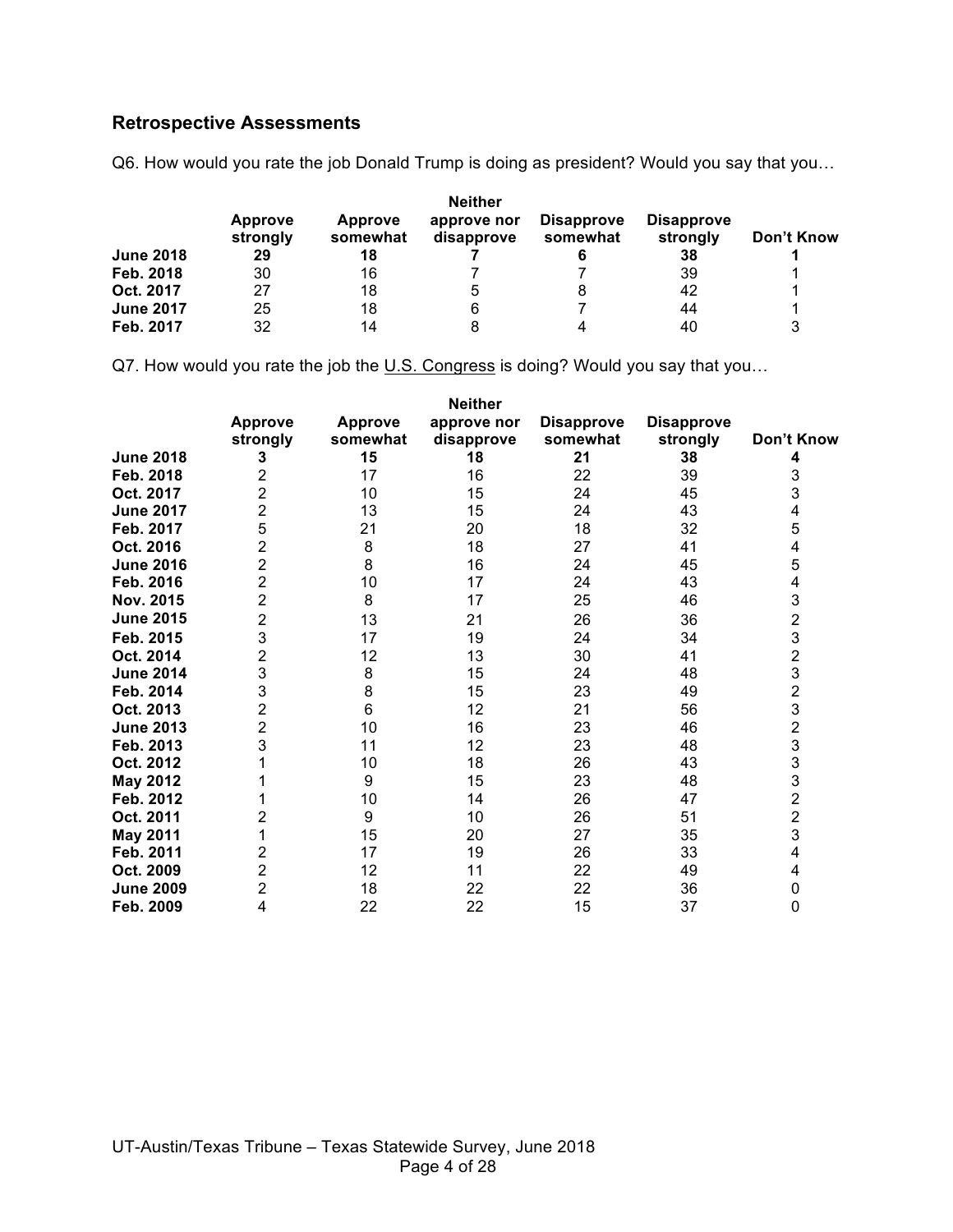Q8A. How would you rate the job Greg Abbott is doing as Governor? Would you say that you...

|                  | <b>Approve</b><br>strongly | <b>Approve</b><br>somewhat | <b>Neither</b><br>approve nor<br>disapprove | <b>Disapprove</b><br>somewhat | <b>Disapprove</b><br>strongly | Don't Know |
|------------------|----------------------------|----------------------------|---------------------------------------------|-------------------------------|-------------------------------|------------|
| <b>June 2018</b> | 27                         | 20                         | 13                                          | 12                            | 24                            | G          |
| Feb. 2018        | 28                         | 18                         | 18                                          | 8                             | 23                            | 5          |
| Oct. 2017        | 27                         | 21                         | 14                                          |                               | 22                            | 5          |
| <b>June 2017</b> | 27                         | 18                         | 12                                          | 9                             | 29                            |            |
| Feb. 2017        | 27                         | 18                         | 17                                          |                               | 24                            | 5          |
| Oct. 2016        | 21                         | 21                         | 17                                          | 10                            | 23                            | 8          |
| <b>June 2016</b> | 20                         | 22                         | 19                                          | 10                            | 21                            | 8          |
| Feb. 2016        | 18                         | 23                         | 24                                          | 9                             | 20                            | 6          |
| Nov. 2015        | 20                         | 22                         | 21                                          | 10                            | 19                            |            |
| <b>June 2015</b> | 22                         | 24                         | 28                                          | 8                             | 16                            | 15         |

Q8B. How would you rate the job Dan Patrick is doing as Lieutenant Governor? Would you say that you…

|                  |                            |                            | <b>Neither</b>            |                               |                               |            |
|------------------|----------------------------|----------------------------|---------------------------|-------------------------------|-------------------------------|------------|
|                  | <b>Approve</b><br>strongly | <b>Approve</b><br>somewhat | approve nor<br>disapprove | <b>Disapprove</b><br>somewhat | <b>Disapprove</b><br>strongly | Don't Know |
| <b>June 2018</b> | 18                         | 18                         | 18                        |                               | 26                            | 12         |
| Feb. 2018        | 19                         | 17                         | 21                        |                               | 25                            | 10         |
| Oct. 2017        | 16                         | 20                         | 19                        |                               | 24                            | 13         |
| <b>June 2017</b> | 15                         | 19                         | 18                        | 8                             | 28                            | 11         |
| Feb. 2017        | 16                         | 16                         | 24                        | 8                             | 23                            | 14         |
| Oct. 2016        | 12                         | 19                         | 20                        |                               | 22                            | 18         |
| <b>June 2016</b> | 12                         | 19                         | 24                        | 8                             | 22                            | 15         |
| Feb. 2016        | 8                          | 19                         | 30                        |                               | 20                            | 16         |
| Nov. 2015        | 10                         | 19                         | 28                        |                               |                               | 16         |
| <b>June 2015</b> | 13                         | 19                         | 28                        | 8                             | 16                            | 15         |

#### **[RANDOMIZE Q9A-Q9B]**

Q9A. How would you rate the job Ted Cruz is doing as U.S. Senator? Would you say that you…

|                  | <b>Neither</b>             |                            |                           |                               |                               |            |  |
|------------------|----------------------------|----------------------------|---------------------------|-------------------------------|-------------------------------|------------|--|
|                  | <b>Approve</b><br>strongly | <b>Approve</b><br>somewhat | approve nor<br>disapprove | <b>Disapprove</b><br>somewhat | <b>Disapprove</b><br>strongly | Don't Know |  |
| <b>June 2018</b> | 21                         | 18                         | 13                        |                               | 33                            |            |  |
| Feb. 2018        | 22                         | 18                         | 12                        |                               | 32                            |            |  |
| Oct. 2017        | 19                         | 19                         | 13                        | 12                            | 31                            | 5          |  |
| <b>June 2017</b> | 21                         | 17                         | 12                        | 9                             | 35                            | 6          |  |
| Feb. 2017        | 20                         | 18                         | 14                        | 10                            | 29                            | 9          |  |
| Oct. 2016        | 16                         | 19                         | 13                        | 11                            | 34                            |            |  |
| <b>June 2016</b> | 18                         | 17                         | 13                        | 12                            | 31                            | 9          |  |
| Feb. 2016        | 18                         | 19                         | 15                        | 10                            | 32                            | 6          |  |
| Nov. 2015        | 27                         | 17                         |                           |                               | 28                            | 9          |  |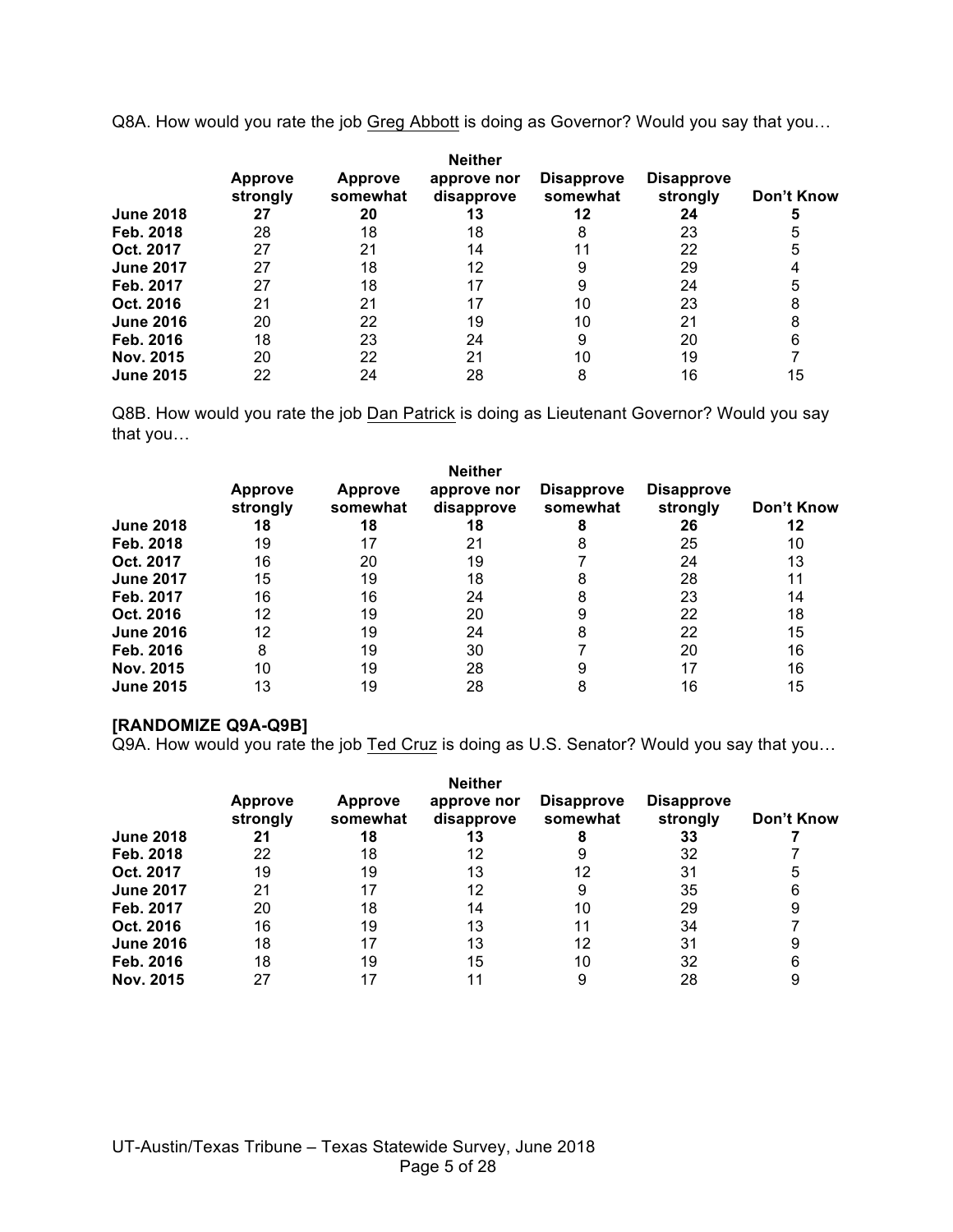Q9B. How would you rate the job John Cornyn is doing as U.S. Senator? Would you say that you…

| <b>June 2018</b> | <b>Approve</b><br>strongly<br>8 | <b>Approve</b><br>somewhat<br>19 | <b>Neither</b><br>approve nor<br>disapprove<br>21 | <b>Disapprove</b><br>somewhat<br>14 | <b>Disapprove</b><br>strongly<br>24 | Don't Know<br>13 |
|------------------|---------------------------------|----------------------------------|---------------------------------------------------|-------------------------------------|-------------------------------------|------------------|
| Feb. 2018        | 10                              | 19                               | 23                                                | 15                                  | 23                                  | 10               |
|                  |                                 |                                  |                                                   |                                     |                                     |                  |
| Oct. 2017        |                                 | 21                               | 18                                                | 15                                  | 27                                  | 12               |
| <b>June 2017</b> | 9                               | 19                               | 18                                                | 14                                  | 27                                  | 12               |
| Feb. 2017        | 11                              | 19                               | 22                                                | 12                                  | 22                                  | 14               |
| Oct. 2016        | 8                               | 20                               | 22                                                | 14                                  | 22                                  | 15               |
| <b>June 2016</b> |                                 | 17                               | 24                                                | 14                                  | 21                                  | 17               |
| Feb. 2016        |                                 | 20                               | 26                                                | 14                                  | 18                                  | 15               |
| Nov. 2015        |                                 | 20                               | 22                                                | 16                                  | 18                                  | 16               |

9C. Do you approve or disapprove of the way Robert Mueller is handling the investigation of Russian interference in the 2016 Election?

|                  | <b>Neither</b>             |                            |                           |                               |                               |            |  |  |
|------------------|----------------------------|----------------------------|---------------------------|-------------------------------|-------------------------------|------------|--|--|
|                  | <b>Approve</b><br>strongly | <b>Approve</b><br>somewhat | approve nor<br>disapprove | <b>Disapprove</b><br>somewhat | <b>Disapprove</b><br>strongly | Don't Know |  |  |
| <b>June 2018</b> | 24                         | 13                         | 14                        | 10                            | 28                            | 11         |  |  |
| Feb. 2018        | 24                         | 14                         | 17                        | 12                            | 24                            | 10         |  |  |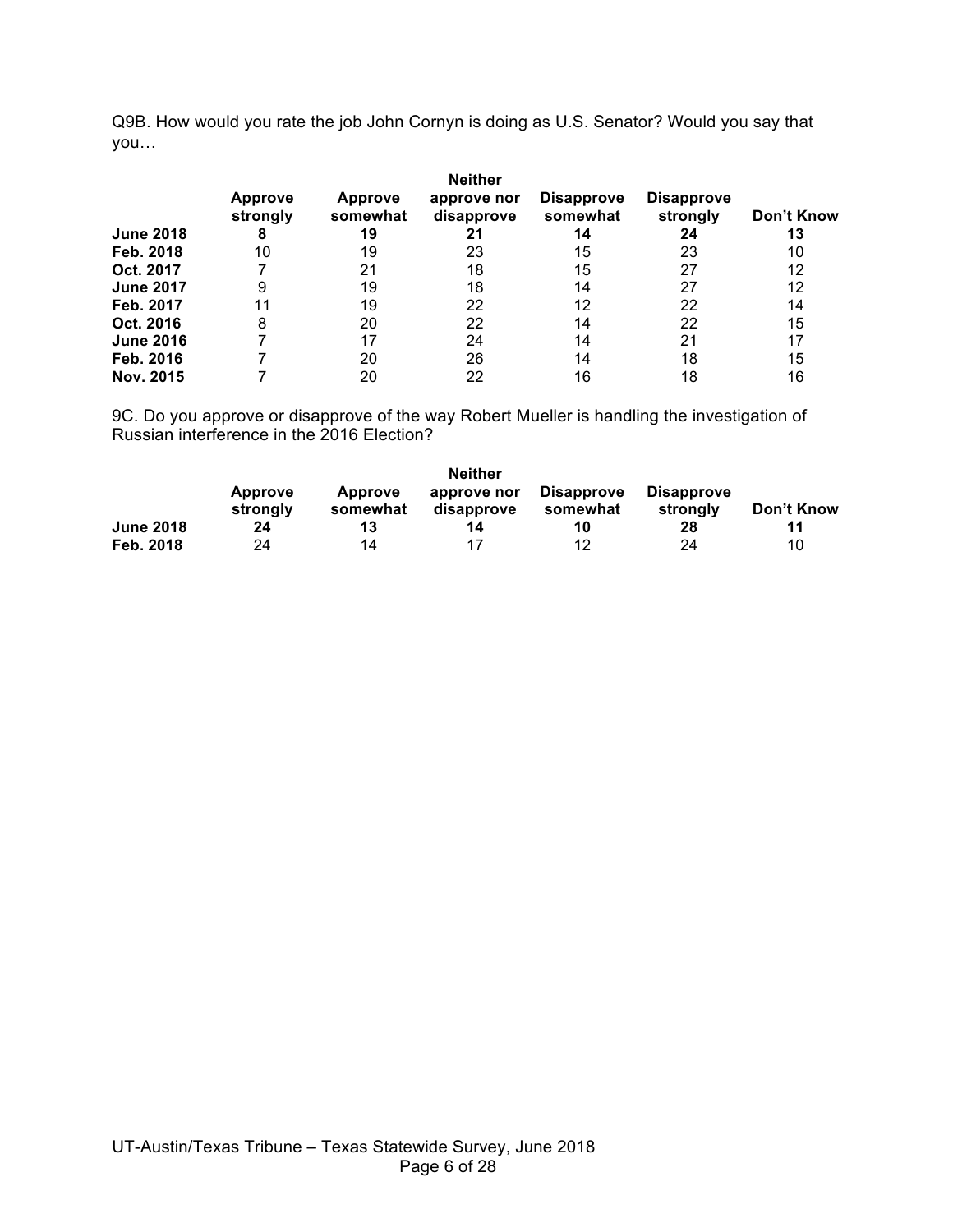Q10. Thinking about the country, do you think that things are headed in the right direction, or do you think that things are headed off on the wrong track?

|                  |                    | Wrong |            |
|------------------|--------------------|-------|------------|
|                  | <b>Right Track</b> | Track | Don't Know |
| <b>June 2018</b> | 41                 | 47    | 11         |
| Feb. 2018        | 39                 | 50    | 11         |
| Oct. 2017        | 29                 | 61    | 10         |
| <b>June 2017</b> | 34                 | 54    | 12         |
| Feb. 2017        | 39                 | 49    | 12         |
| Oct. 2016        | 22                 | 67    | 11         |
| <b>June 2016</b> | 18                 | 70    | 12         |
| Feb. 2016        | 22                 | 66    | 12         |
| Nov. 2015        | 22                 | 68    | 10         |
| <b>June 2015</b> | 23                 | 64    | 14         |
| Feb. 2015        | 26                 | 59    | 15         |
| Oct. 2014        | 25                 | 65    | 10         |
| <b>June 2014</b> | 23                 | 65    | 13         |
| Feb. 2014        | 25                 | 63    | 12         |
| Oct. 2013        | 20                 | 69    | 11         |
| <b>June 2013</b> | 28                 | 60    | 11         |
| Feb. 2013        | 29                 | 62    | 9          |
| Oct. 2012        | 31                 | 58    | 11         |
| May 2012         | 25                 | 61    | 14         |
| Feb. 2012        | 28                 | 61    | 11         |
| Oct. 2011        | 14                 | 75    | 11         |
| <b>May 2011</b>  | 24                 | 63    | 14         |
| Feb. 2011        | 26                 | 59    | 15         |
| Oct. 2010        | 25                 | 64    | 11         |
| Sep. 2010        | 26                 | 63    | 12         |
| <b>May 2010</b>  | 27                 | 62    | 11         |
| Feb. 2010        | 31                 | 56    | 13         |
| Oct. 2009        | 35                 | 59    | 10         |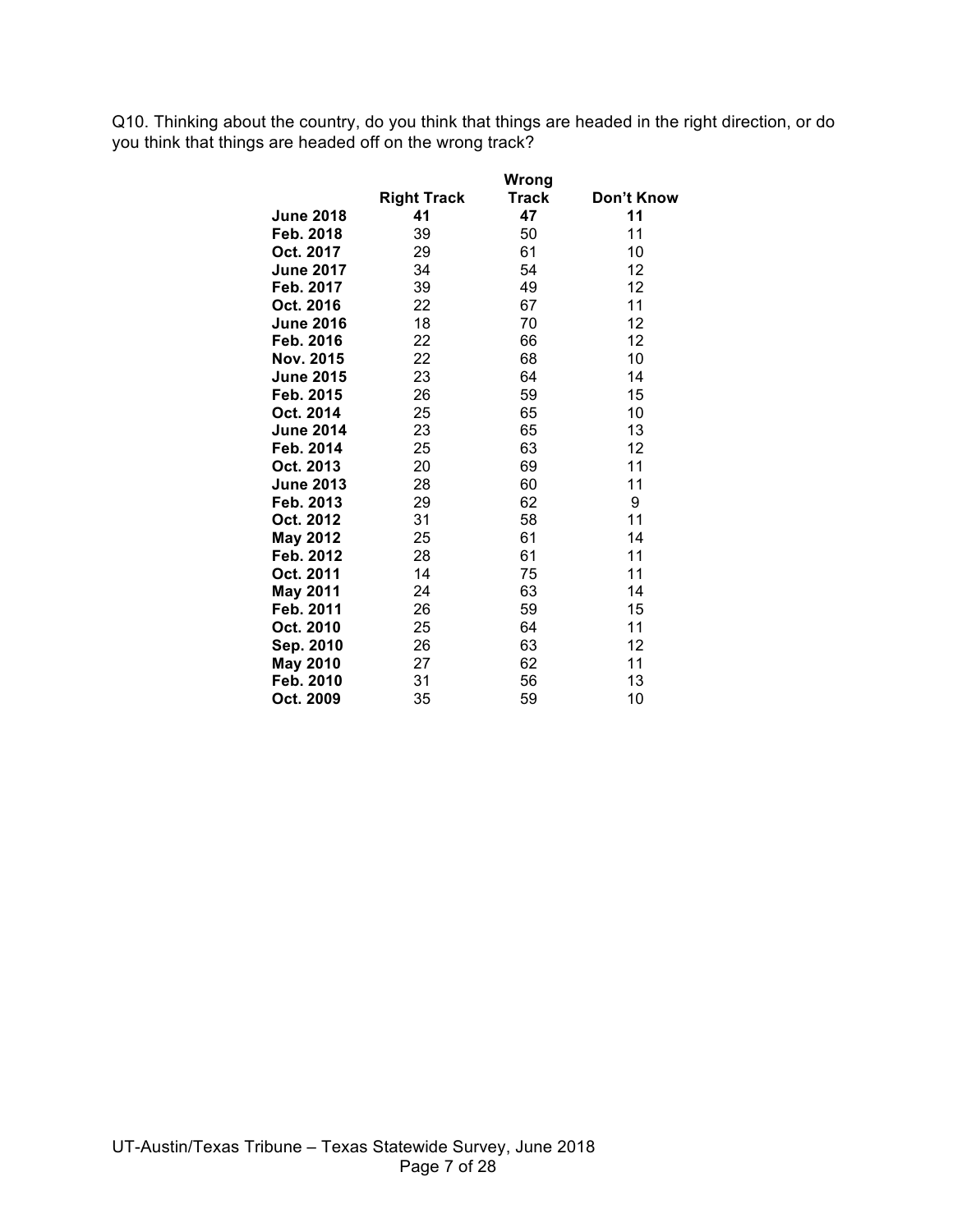Q11. Compared to a year ago, would you say that the national economy is a lot better off, somewhat better off, about the same, somewhat worse off, or a lot worse off?

|                  | A lot better | <b>Somewhat</b> | <b>About the</b> | Somewhat  | A lot worse |                                                   |
|------------------|--------------|-----------------|------------------|-----------|-------------|---------------------------------------------------|
|                  | off          | better off      | same             | worse off | off         | Don't Know                                        |
| <b>June 2018</b> | 26           | 25              | 23               | 14        | 8           | 4                                                 |
| Feb. 2018        | 25           | 28              | 26               | 13        | 6           | 2                                                 |
| Oct. 2017        | 18           | 25              | 33               | 16        | 6           | 3                                                 |
| <b>June 2017</b> | 14           | 28              | 30               | 18        |             | 3                                                 |
| Feb. 2017        | 12           | 28              | 36               | 11        | 9           | 4                                                 |
| Oct. 2016        | 8            | 20              | 29               | 25        | 15          | 4                                                 |
| <b>June 2016</b> | 6            | 20              | 29               | 23        | 17          | 5                                                 |
| Feb. 2016        | 8            | 22              | 27               | 25        | 15          | 3                                                 |
| Nov. 2015        | 7            | 25              | 28               | 23        | 14          | 3                                                 |
| <b>June 2015</b> | 7            | 24              | 33               | 21        | 13          | 3                                                 |
| Feb. 2015        | 11           | 25              | 33               | 18        | 11          | 3                                                 |
| Oct. 2014        | 6            | 25              | 30               | 23        | 14          | $\overline{c}$                                    |
| <b>June 2014</b> | 7            | 24              | 26               | 25        | 16          | $\overline{2}$                                    |
| Feb. 2014        | 5            | 24              | 28               | 23        | 17          | 2                                                 |
| Oct. 2013        | 5            | 20              | 25               | 25        | 24          |                                                   |
| <b>June 2013</b> | 7            | 28              | 31               | 18        | 15          |                                                   |
| Oct. 2012        |              | 25              | 25               | 19        | 23          |                                                   |
| <b>May 2012</b>  | 4            | 24              | 29               | 20        | 19          | 4                                                 |
| Feb. 2012        | 4            | 25              | 30               | 19        | 20          | $\begin{array}{c}\n2 \\ 2 \\ 3 \\ 2\n\end{array}$ |
| Oct. 2011        | 2            | 12              | 25               | 28        | 31          |                                                   |
| <b>May 2011</b>  | 2            | 20              | 26               | 24        | 25          |                                                   |
| Feb. 2011        | 3            | 24              | 30               | 24        | 17          |                                                   |
| Oct. 2010        | 3            | 19              | 20               | 23        | 33          | 3                                                 |
| Sep. 2010        | 3            | 20              | 21               | 20        | 34          | $\overline{c}$                                    |
| <b>May 2010</b>  | 5            | 23              | 24               | 15        | 32          |                                                   |
| Feb. 2010        | 3            | 25              | 19               | 23        | 29          |                                                   |
| Oct. 2009        | 5            | 19              | 16               | 23        | 36          |                                                   |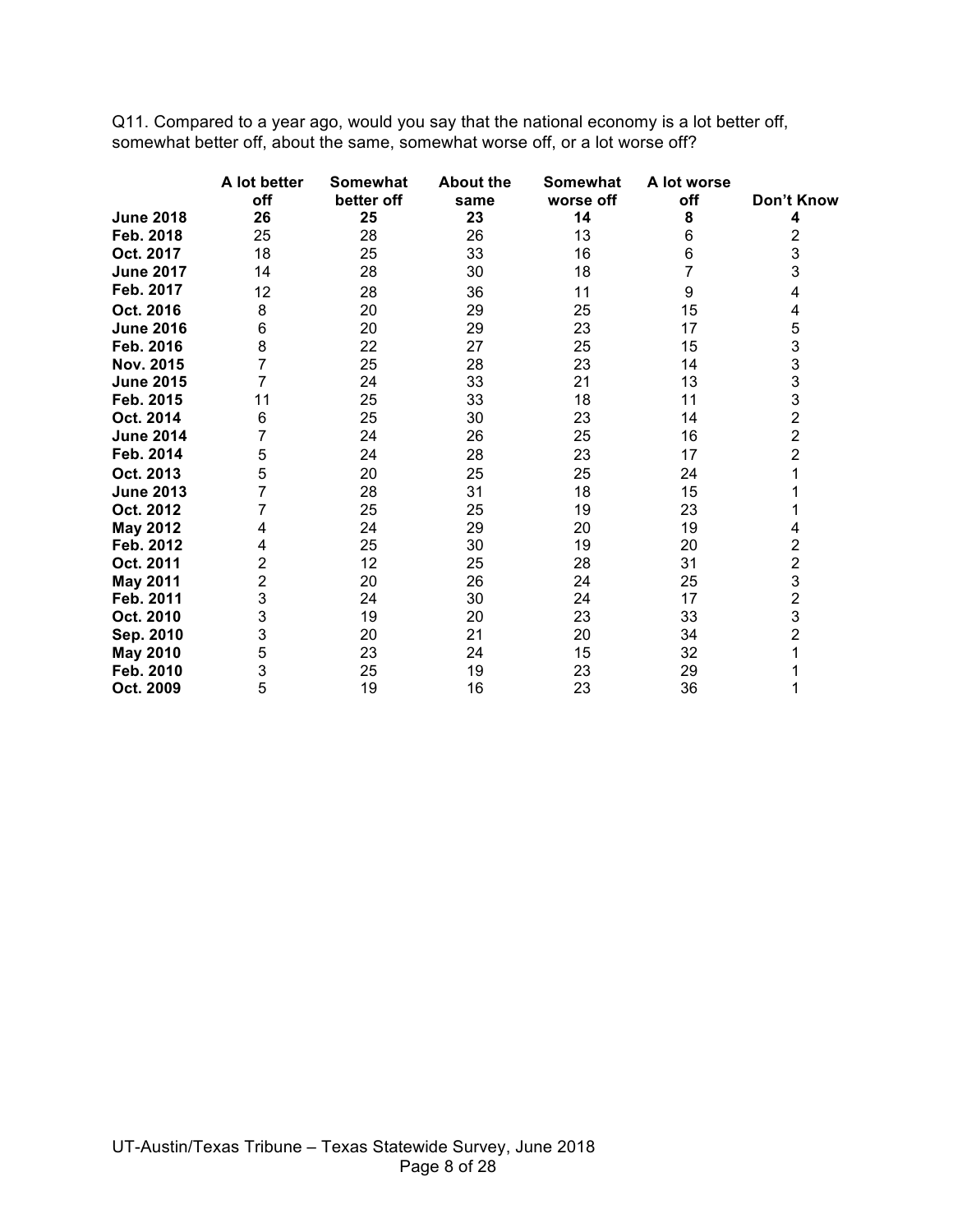Q12. Thinking about the State of Texas, do you think that things are headed in the right direction, or do you think that things are headed off on the wrong track?

|                  |                    | Wrong |            |
|------------------|--------------------|-------|------------|
|                  | <b>Right Track</b> | Track | Don't Know |
| <b>June 2018</b> | 46                 | 37    | 16         |
| Feb. 2018        | 48                 | 36    | 15         |
| Oct 2017         | 43                 | 40    | 16         |
| <b>June 2017</b> | 43                 | 40    | 17         |
| Feb. 2017        | 46                 | 36    | 18         |
| Oct. 2016        | 42                 | 40    | 17         |
| <b>June 2016</b> | 41                 | 38    | 22         |
| Feb. 2016        | 42                 | 37    | 21         |
| Nov. 2015        | 45                 | 36    | 19         |
| <b>June 2015</b> | 50                 | 32    | 18         |
| Feb. 2015        | 50                 | 30    | 20         |
| Oct. 2014        | 48                 | 35    | 18         |
| <b>June 2014</b> | 49                 | 33    | 17         |
| Feb. 2014        | 45                 | 35    | 20         |
| Oct. 2013        | 42                 | 39    | 19         |
| <b>June 2013</b> | 50                 | 32    | 18         |
| Feb. 2013        | 45                 | 39    | 16         |
| Oct. 2012        | 43                 | 34    | 23         |
| <b>May 2012</b>  | 38                 | 42    | 21         |
| Feb. 2012        | 43                 | 38    | 19         |
| Oct. 2011        | 39                 | 43    | 18         |
| <b>May 2011</b>  | 36                 | 48    | 16         |
| Feb. 2011        | 41                 | 41    | 18         |
| Oct. 2010        | 45                 | 37    | 18         |
| Sep. 2010        | 43                 | 38    | 18         |
| <b>May 2010</b>  | 45                 | 38    | 17         |
| Feb. 2010        | 43                 | 37    | 20         |
| Oct. 2009        | 38                 | 39    | 23         |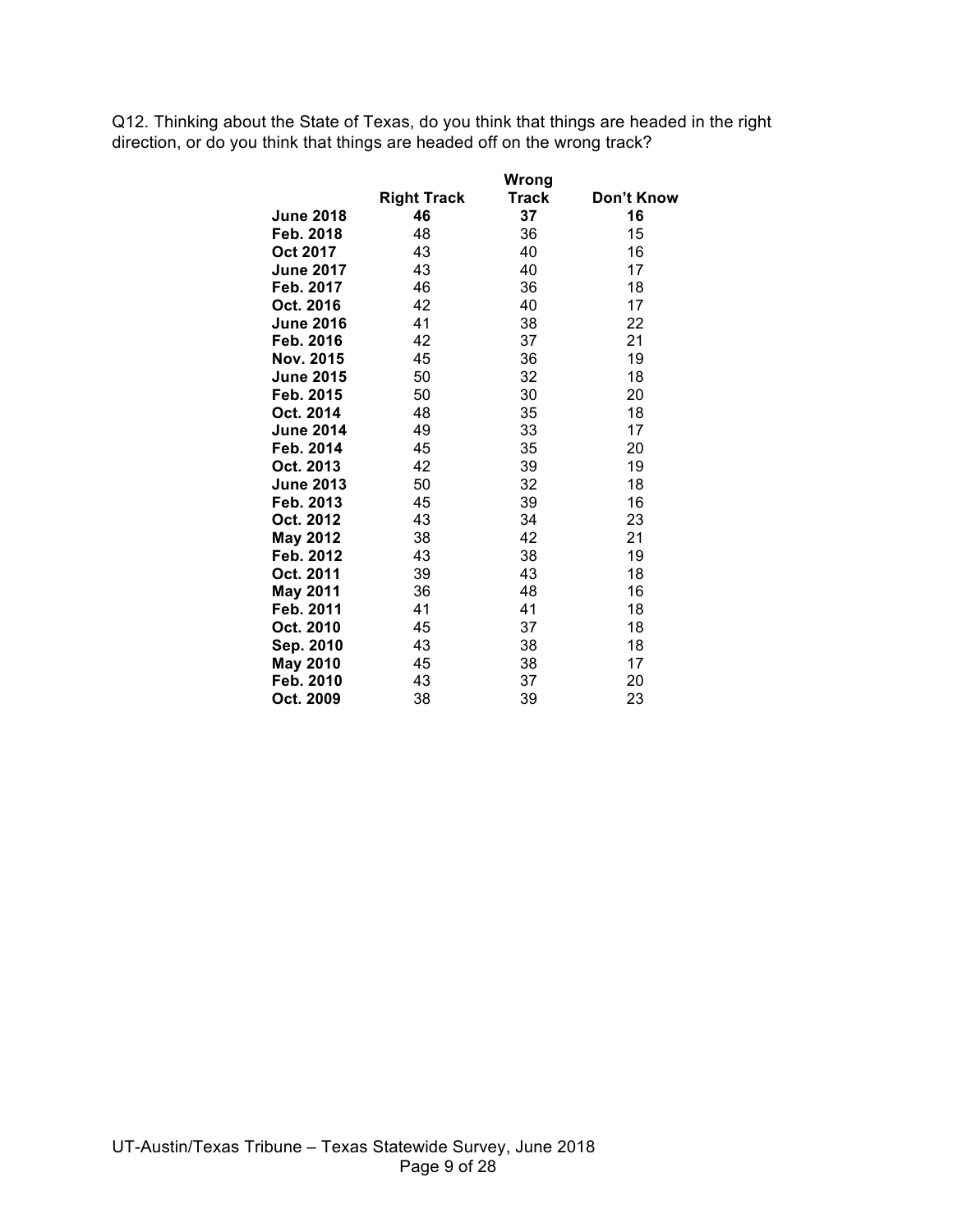Q13. Compared to a year ago, would you say that you and your family are economically a lot better off, somewhat better off, about the same, somewhat worse off, or a lot worse off?

|                  | A lot better | Somewhat   | <b>About the</b> | <b>Somewhat</b> | A lot worse |                |
|------------------|--------------|------------|------------------|-----------------|-------------|----------------|
|                  | off          | better off | same             | worse off       | off         | Don't Know     |
|                  | 10           | 27         | 42               | 14              | 6           | 2              |
| Feb. 2018        | 11           | 27         | 42               | 13              | 5           |                |
| Oct. 2017        | 9            | 22         | 47               | 16              | 5           |                |
| <b>June 2017</b> | 5            | 20         | 52               | 15              | 5           |                |
| Feb. 2017        | 6            | 21         | 50               | 16              |             |                |
| Oct. 2016        | 5            | 22         | 44               | 19              | 8           | 2              |
| <b>June 2016</b> | 5            | 18         | 44               | 20              | 9           | 3              |
| Feb. 2016        | 5            | 20         | 45               | 19              | 9           | 2              |
| Nov. 2015        | 5            | 18         | 45               | 23              | 7           | 1              |
| <b>June 2015</b> | 5            | 21         | 48               | 17              | 7           | $\overline{2}$ |
| Feb. 2015        | 6            | 21         | 44               | 21              |             | $\overline{2}$ |
| Oct. 2014        | 5            | 22         | 42               | 23              |             |                |
| <b>June 2014</b> | 6            | 21         | 42               | 21              | 8           | 2              |
| Feb. 2014        | 5            | 20         | 43               | 22              | 9           |                |
| Oct. 2013        | 5            | 17         | 41               | 23              | 12          | 2              |
| <b>June 2013</b> | 6            | 19         | 44               | 23              | 7           |                |
| Oct. 2012        | 6            | 17         | 43               | 23              | 11          |                |
| May 2012         | 4            | 15         | 48               | 19              | 13          | 2              |
| Feb. 2012        | 4            | 16         | 45               | 23              | 11          |                |
| Oct. 2011        | 3            | 13         | 40               | 28              | 15          |                |
| <b>May 2011</b>  | 2            | 16         | 40               | 25              | 16          | 2              |
| Feb. 2011        | 3            | 17         | 45               | 24              | 11          |                |
| Oct. 2010        | 3            | 16         | 38               | 27              | 14          | 2              |
| Sep. 2010        | 3            | 17         | 39               | 26              | 14          |                |
| <b>May 2010</b>  |              | 16         | 42               | 25              | 13          |                |
| Feb. 2010        | 3            | 14         | 41               | 29              | 12          | 2              |
| Oct. 2009        | 3            | 14         | 39               | 27              | 16          | 1              |

Q14. Compared to a year ago, would you say that the Texas economy is a lot better off, somewhat better off, about the same, somewhat worse off, or a lot worse off?

|                  | A lot better<br>off | Somewhat<br>better off | <b>About the</b><br>same | Somewhat<br>worse off | A lot worse<br>off | Don't<br>Know/No<br>Opinion |
|------------------|---------------------|------------------------|--------------------------|-----------------------|--------------------|-----------------------------|
| <b>June 2018</b> | 13                  | 30                     | 34                       | 12                    |                    |                             |
| Feb. 2018        | 13                  | 30                     | 38                       | 13                    |                    |                             |
| Oct 2017         |                     | 27                     | 41                       | 16                    |                    |                             |
| <b>June 2017</b> |                     | 28                     | 39                       |                       |                    |                             |
| Feb. 2017        |                     | 22                     | 49                       |                       |                    |                             |
| Oct. 2016        |                     | 22                     | 45                       | 19                    |                    |                             |
| <b>June 2016</b> |                     | 22                     | 41                       | 19                    |                    |                             |
| Feb. 2016        |                     | 22                     | 41                       | 23                    |                    |                             |
| Nov. 2015        |                     | 25                     | 4 <sup>1</sup>           | 20                    |                    |                             |
| <b>June 2015</b> |                     | 28                     | 44                       | 14                    |                    |                             |
| Feb. 2015        |                     | 26                     | 47                       | 14                    |                    |                             |
| Oct. 2014        |                     | 32                     | 40                       | 12                    |                    |                             |
| Oct. 2012        |                     | 21                     | 51                       | 16                    |                    |                             |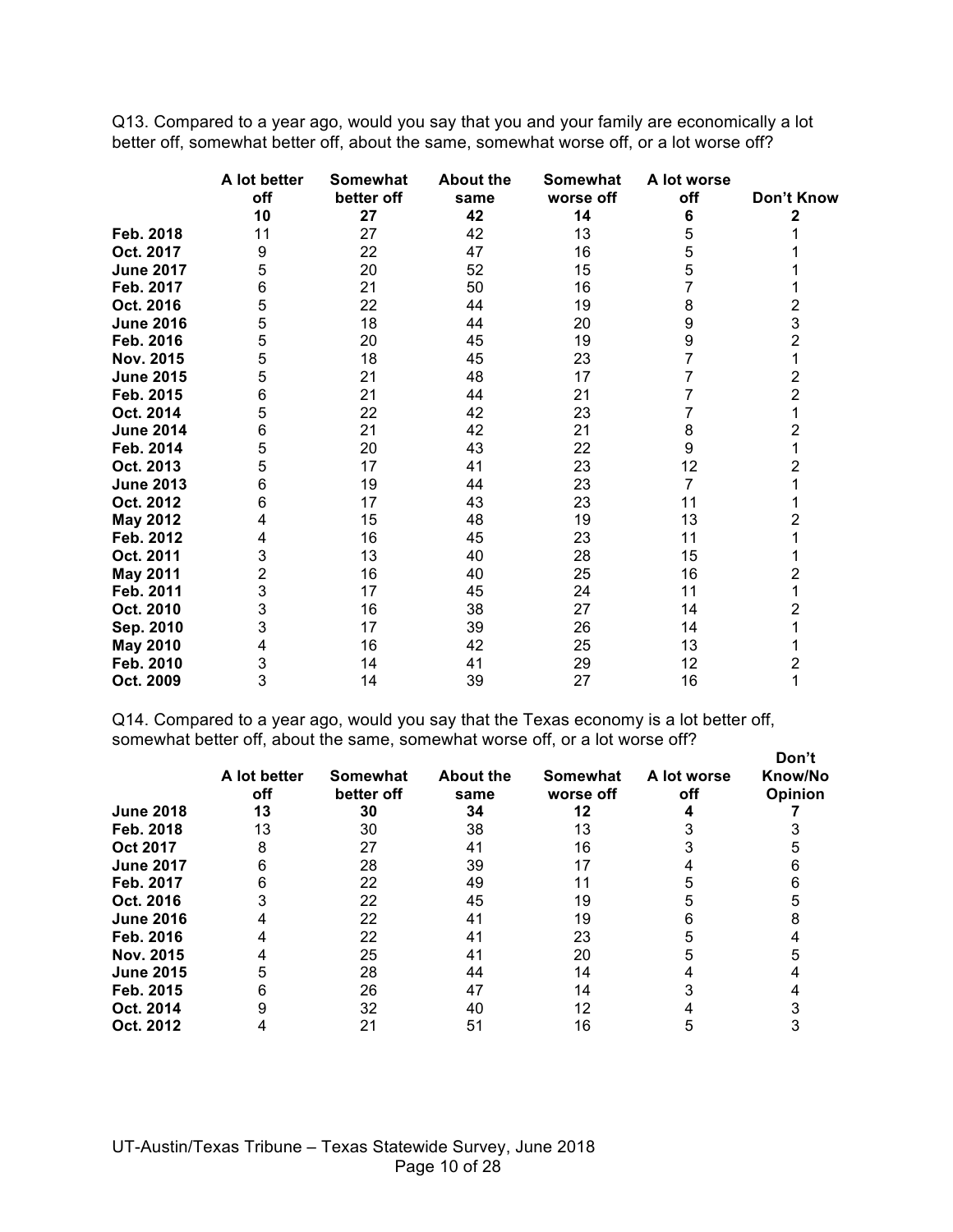## **Political Figures and Elections**

Q15. If the 2018 general election for U.S. Senator from Texas was held today, would you vote for **[RANDOMIZE "the Republican Ted Cruz", "the Democrat Beto O'Rourke", "the Libertarian Neal Dikeman"]** the Republican Ted Cruz, the Democrat Beto O'Rourke, the Libertarian Neal Dikeman, someone else, of haven't you thought about it enough to have an opinion? **[RANDOMIZE 1-3]**

| 1. Ted Cruz                                           | 41% |
|-------------------------------------------------------|-----|
| 2. Beto O'Rourke                                      | -36 |
| 3. Neal Dikeman                                       |     |
| 4. Someone else                                       | વ   |
| 5. Haven't thought about it enough to have an opinion | 17  |

Q16. If the 2018 general election for Governor were held today, would you vote for **[RANDOMIZE "the Republican Greg Abbott", "the Democrat Lupe Valdez", "the Libertarian Mark Tippetts"]** the Republican Greg Abbott, the Democrat Lupe Valdez, the Libertarian Mark Tippetts, someone else, of haven't you thought about it enough to have an opinion? **[RANDOMIZE 1-3]**

| 1. Greg Abbott                                        | 44%  |
|-------------------------------------------------------|------|
| 2. Lupe Valdez                                        | -32. |
| 3. Mark Tippetts                                      | Δ    |
| 4. Someone else                                       | Δ    |
| 5. Haven't thought about it enough to have an opinion | 16   |

Q17. If the 2018 general election for Lieutenant Governor were held today, would you vote for **[RANDOMIZE "the Republican Dan Patrick", "the Democrat Mike Collier", "the Libertarian Kerry McKennon"]** the Republican Dan Patrick, the Democrat Mike Collier, the Libertarian Kerry McKennon, someone else, of haven't you thought about it enough to have an opinion? **[RANDOMIZE 1-3]**

| 1. Dan Patrick                                        | .37% |
|-------------------------------------------------------|------|
| 2. Mike Collier                                       | -31  |
| 3. Kerry McKennon                                     | Δ    |
| 4. Someone else                                       | 5    |
| 5. Haven't thought about it enough to have an opinion | 23   |
|                                                       |      |

Q18. If the 2018 general election for Attorney General were held today, would you vote for **[RANDOMIZE "the Republican Ken Paxton", "the Democrat Justin Nelson", "the Libertarian Michael Ray Harris"]** the Republican Ken Paxton, the Democrat Justin Nelson, the Libertarian Michael Ray Harris, someone else, of haven't you thought about it enough to have an opinion? **[RANDOMIZE 1-3]**

| 1. Ken Paxton                                         | 32% |
|-------------------------------------------------------|-----|
| 2. Justin Nelson                                      | -31 |
| 3. Michael Ray Harris                                 | 6   |
| 4. Someone else                                       | 4   |
| 5. Haven't thought about it enough to have an opinion | 26  |
|                                                       |     |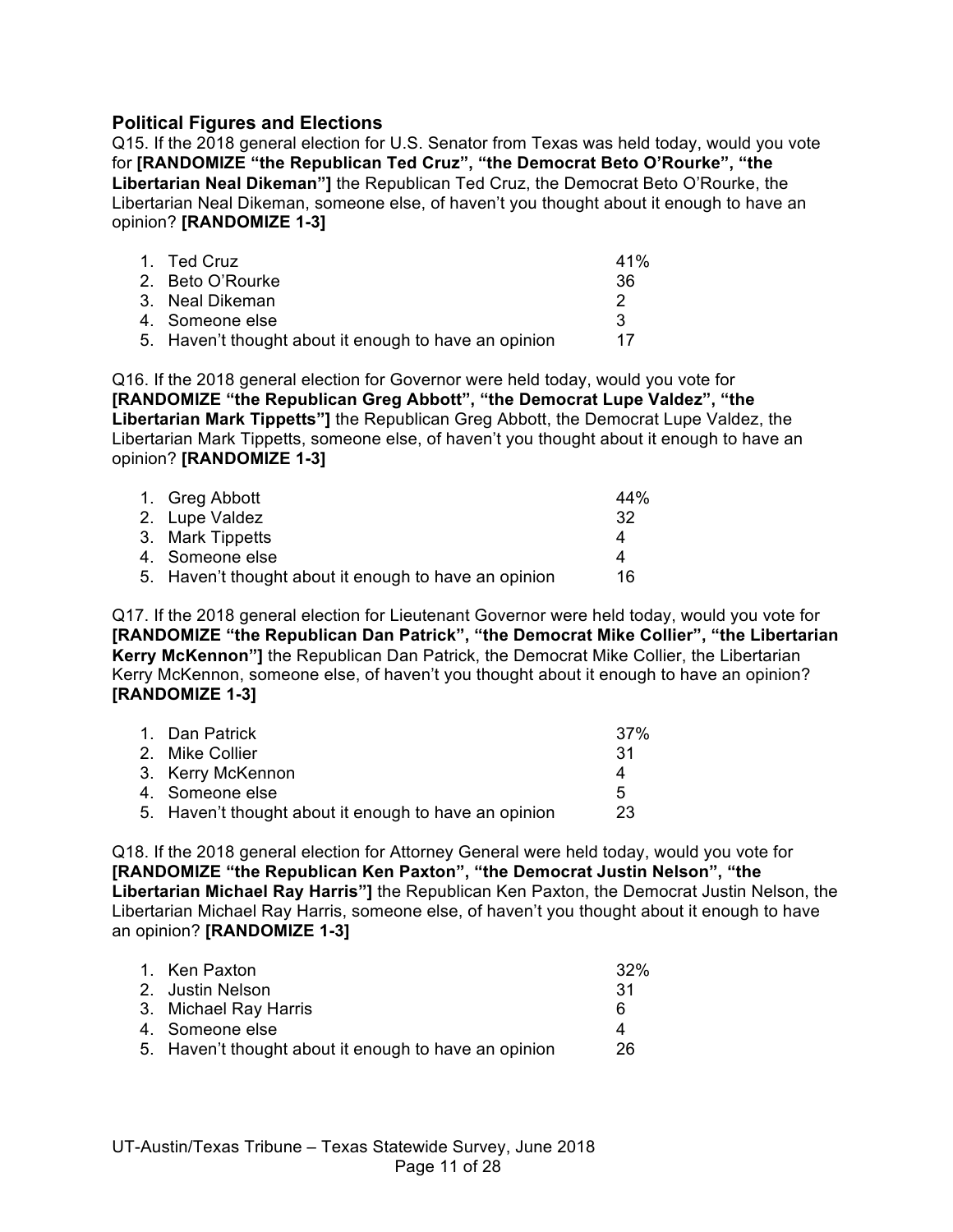Q19A. If the 2018 election for the Representative in the United States House of Representatives in your district were held today, would you vote for **[RANDOMIZE "the Democratic candidate" and "the Republican candidate"]** the Democratic candidate, the Republican candidate, or haven't you thought about it enough to have an opinion?

| 1. Democratic candidate                               | 41% |
|-------------------------------------------------------|-----|
| 2. Republican candidate                               | 43  |
| 3. Haven't thought about it enough to have an opinion | 17  |

Q19B. If the 2018 election for the Texas Legislature in your district were held today, would you vote for **[RANDOMIZE "the Democratic candidate" and "the Republican candidate"]** the Democratic candidate, the Republican candidate, or haven't you thought about it enough to have an opinion? **[Randomize 1-2]**

| 1. Democratic candidate                               | 42% |
|-------------------------------------------------------|-----|
| 2. Republican candidate                               | 43  |
| 3. Haven't thought about it enough to have an opinion | 16  |

Q20A. Suppose the Tea Party movement organized itself as a political party. When thinking about the next election for Congress, would you vote for **[Randomize]** the Republican candidate from your district, the Democratic candidate from your district, or the Tea Party candidate from your district? **[Randomize 1-2]**

| 1. Republican candidate | 27% |
|-------------------------|-----|
| 2. Democratic candidate | 41  |
| 3. Tea Party candidate  | 13  |
| 4. Don't know           | 19  |

Q20B. Do you think the Tea Party movement has too much influence, too little influence, or the right amount of influence in the Republican Party?

| 1. | Too much influence | 30% |
|----|--------------------|-----|
|    |                    |     |

- 2. Too little influence  $\begin{array}{c} 26 \\ 3. \end{array}$  The right amount of influence  $\begin{array}{c} 26 \\ 16 \end{array}$
- 3. The right amount of influence
- 4. Don't know 28

Q21. Do you support or oppose allowing Texans to complete their voter registration forms online?

| 1. Support               | 57% |
|--------------------------|-----|
| 2. Oppose                | 22  |
| 3. Don't know/No opinion | 20  |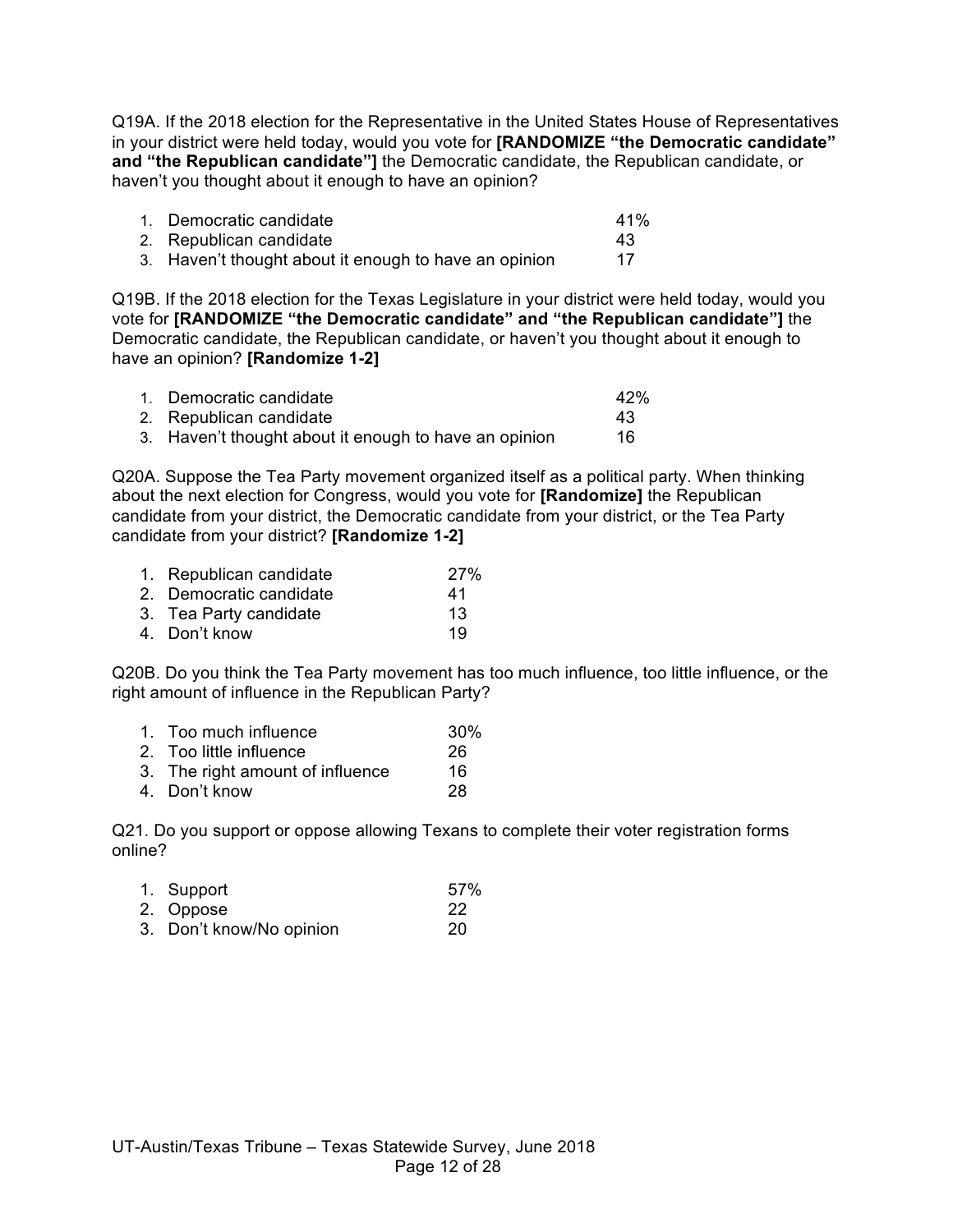## **[RANDOMIZE Q22-25]**

Q22. Please tell us whether you have a very favorable, somewhat favorable, neither favorable nor unfavorable, somewhat unfavorable, or very unfavorable opinion of Ted Cruz.

- 1. Very favorable 23%
- 2. Somewhat favorable 18
- 3. Neither favorable nor unfavorable 10
- 4. Somewhat unfavorable and the 8
- 5. Very unfavorable 34
- 6. Don't know/no opinion 7

Q23. Please tell us whether you have a very favorable, somewhat favorable, neither favorable nor unfavorable, somewhat unfavorable, or very unfavorable opinion of Beto O'Rourke.

1. Very favorable 22% 2. Somewhat favorable 15 3. Neither favorable nor unfavorable 16 4. Somewhat unfavorable and the 8 5. Very unfavorable 16 6. Don't know/no opinion 24

Q24. Please tell us whether you have a very favorable, somewhat favorable, neither favorable nor unfavorable, somewhat unfavorable, or very unfavorable opinion of Greg Abbott.

- 1. Very favorable 29%
- 2. Somewhat favorable 19
- 3. Neither favorable nor unfavorable 10
- 4. Somewhat unfavorable 12
- 5. Very unfavorable 23
- 6. Don't know/no opinion 8

Q25. Please tell us whether you have a very favorable, somewhat favorable, neither favorable nor unfavorable, somewhat unfavorable, or very unfavorable opinion of Lupe Valdez.

- 1. Very favorable 12% 2. Somewhat favorable 18 3. Neither favorable nor unfavorable 19
- 4. Somewhat unfavorable and the 8
- 5. Very unfavorable 17
- 6. Don't know/no opinion 25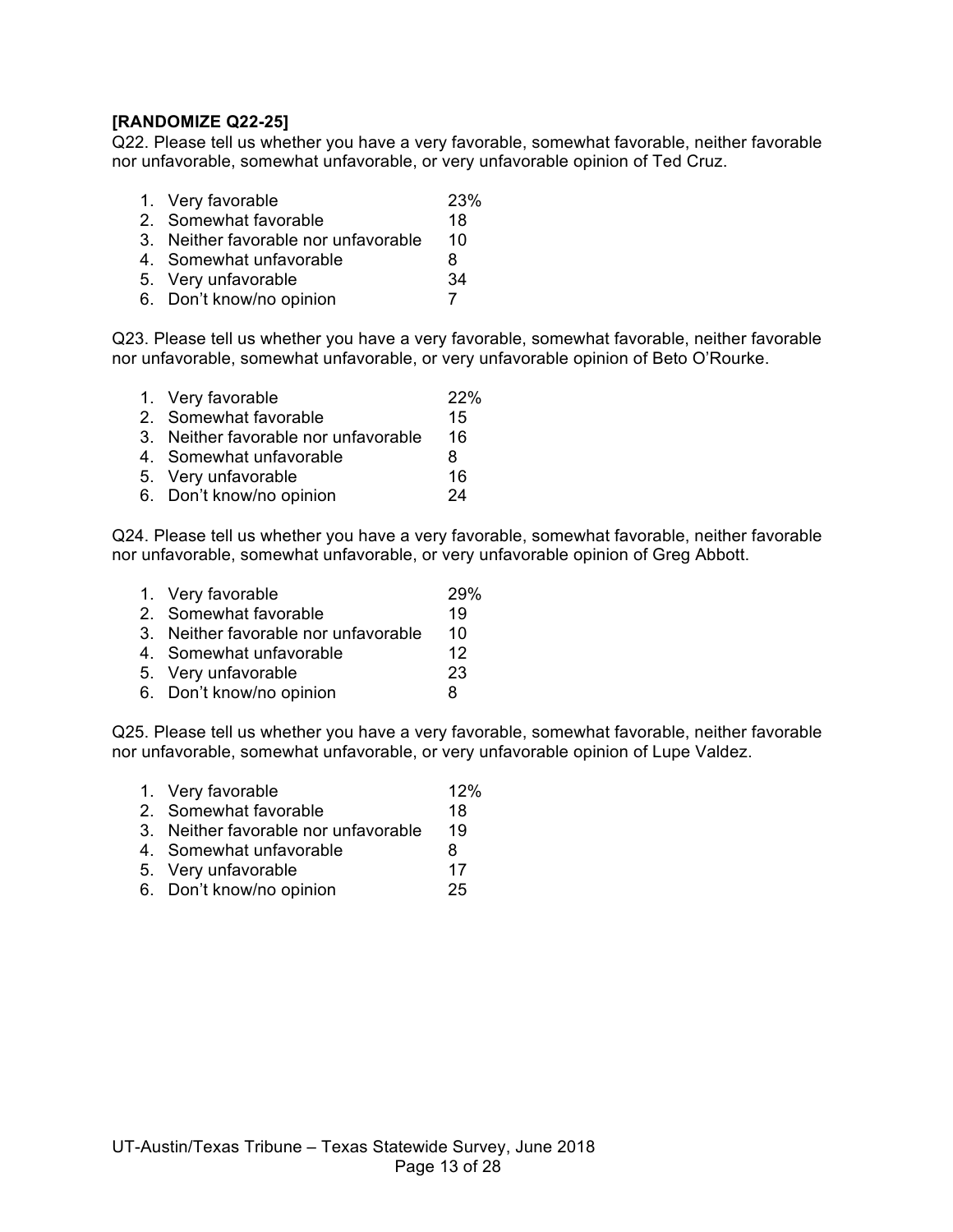## **[RANDOMIZE Q26-27]**

Q26. Please tell us whether you have a very favorable, somewhat favorable, neither favorable nor unfavorable, somewhat unfavorable, or very unfavorable opinion of the Republican Party.

- 1. Very favorable 10%
- 2. Somewhat favorable 25
- 3. Neither favorable nor unfavorable 12
- 4. Somewhat unfavorable 16
- 5. Very unfavorable 32
- 6. Don't know/no opinion 5

Q27. Please tell us whether you have a very favorable, somewhat favorable, neither favorable nor unfavorable, somewhat unfavorable, or very unfavorable opinion of the Democratic Party.

- 1. Very favorable 15%
- 2. Somewhat favorable 22
- 3. Neither favorable nor unfavorable 9
- 4. Somewhat unfavorable 12
- 5. Very unfavorable 37
- 6. Don't know/no opinion 5

## **[RANDOMIZE Q28-30]**

Q28. Please tell us whether you have a very favorable, somewhat favorable, neither favorable nor unfavorable, somewhat unfavorable, or very unfavorable opinion of the FBI.

- 1. Very favorable 15% 2. Somewhat favorable 26
- 3. Neither favorable nor unfavorable 22
- 4. Somewhat unfavorable 16
- 5. Very unfavorable 13
- 6. Don't know/no opinion 8

Q29. Please tell us whether you have a very favorable, somewhat favorable, neither favorable nor unfavorable, somewhat unfavorable, or very unfavorable opinion of the National Rifle Association (NRA).

- 1. Very favorable 26%
- 2. Somewhat favorable 15
- 3. Neither favorable nor unfavorable 13
- 4. Somewhat unfavorable 7
- 5. Very unfavorable 32
- 6. Don't know/no opinion 6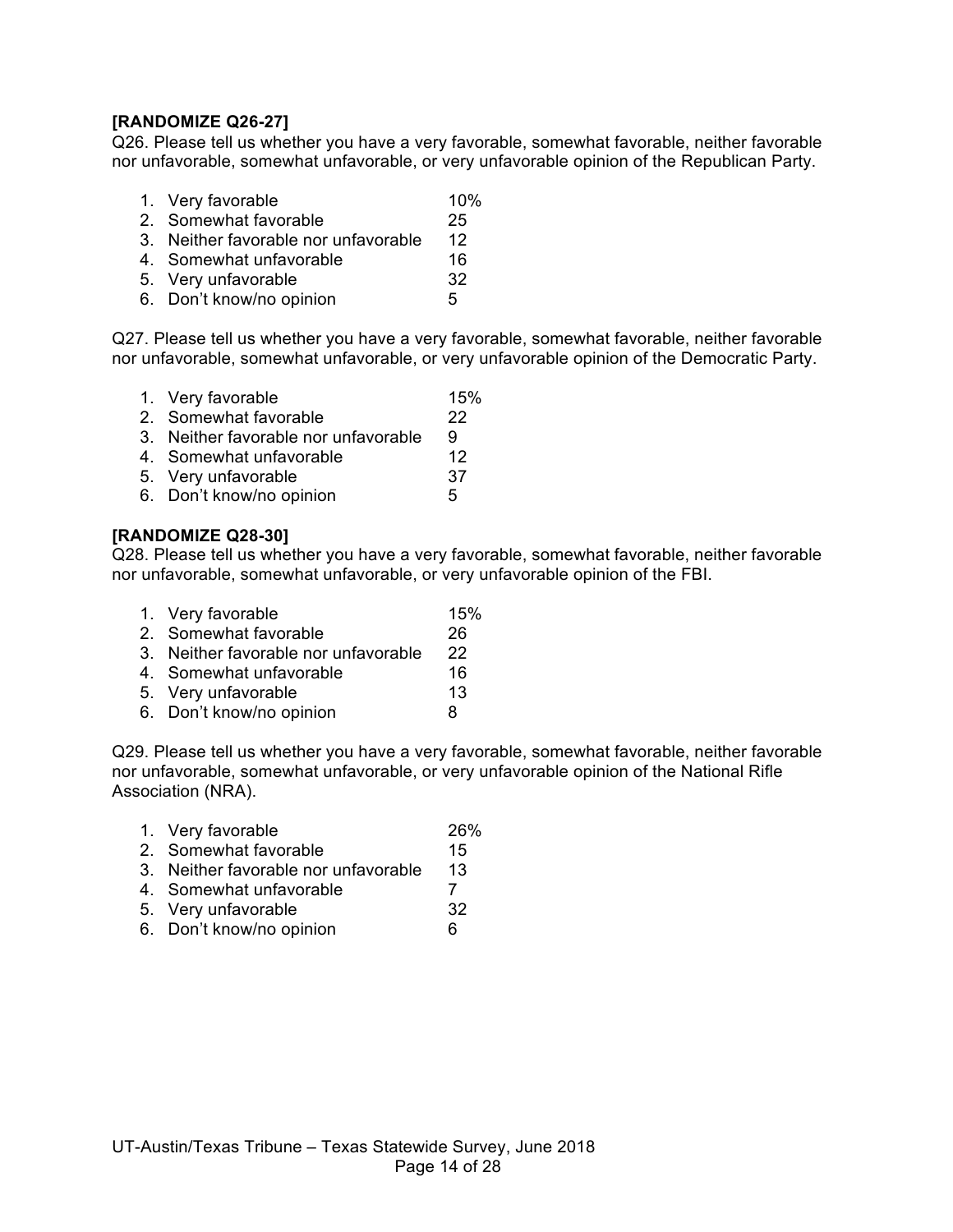Q30. Please tell us whether you have a very favorable, somewhat favorable, neither favorable nor unfavorable, somewhat unfavorable, or very unfavorable opinion of the National Football League (NFL).

- 1. Very favorable 13% 2. Somewhat favorable 13 3. Neither favorable nor unfavorable 20 4. Somewhat unfavorable 19 5. Very unfavorable 28
- 6. Don't know/no opinion 7

Q31. How much have you heard about the investigations into Russian efforts to influence the U.S. presidential election in 2016?

| 1. $A$ lot        | 58% |
|-------------------|-----|
| 2. Some           | -27 |
| 3. Not very much  | 10  |
| 4. Nothing at all | 5   |

Q32. To the best of your knowledge, have the investigations uncovered any crimes?

| 1. Yes | 45% |
|--------|-----|
| 2. No  | 55  |

Q33. Thinking about the investigations into Russian efforts to influence the U.S. presidential election in 2016, which comes closer to your point of view? **[RANDOMIZE 1-2]**

| 1. They're mostly efforts to investigate potential    | 42% |
|-------------------------------------------------------|-----|
| foreign interference in a U.S. election               |     |
| They're mostly efforts to discredit Donald Trump's 45 |     |

- 2. They're mostly efforts to discredit Donald Trump's 45 presidency
- 3. Don't know/No opinion 13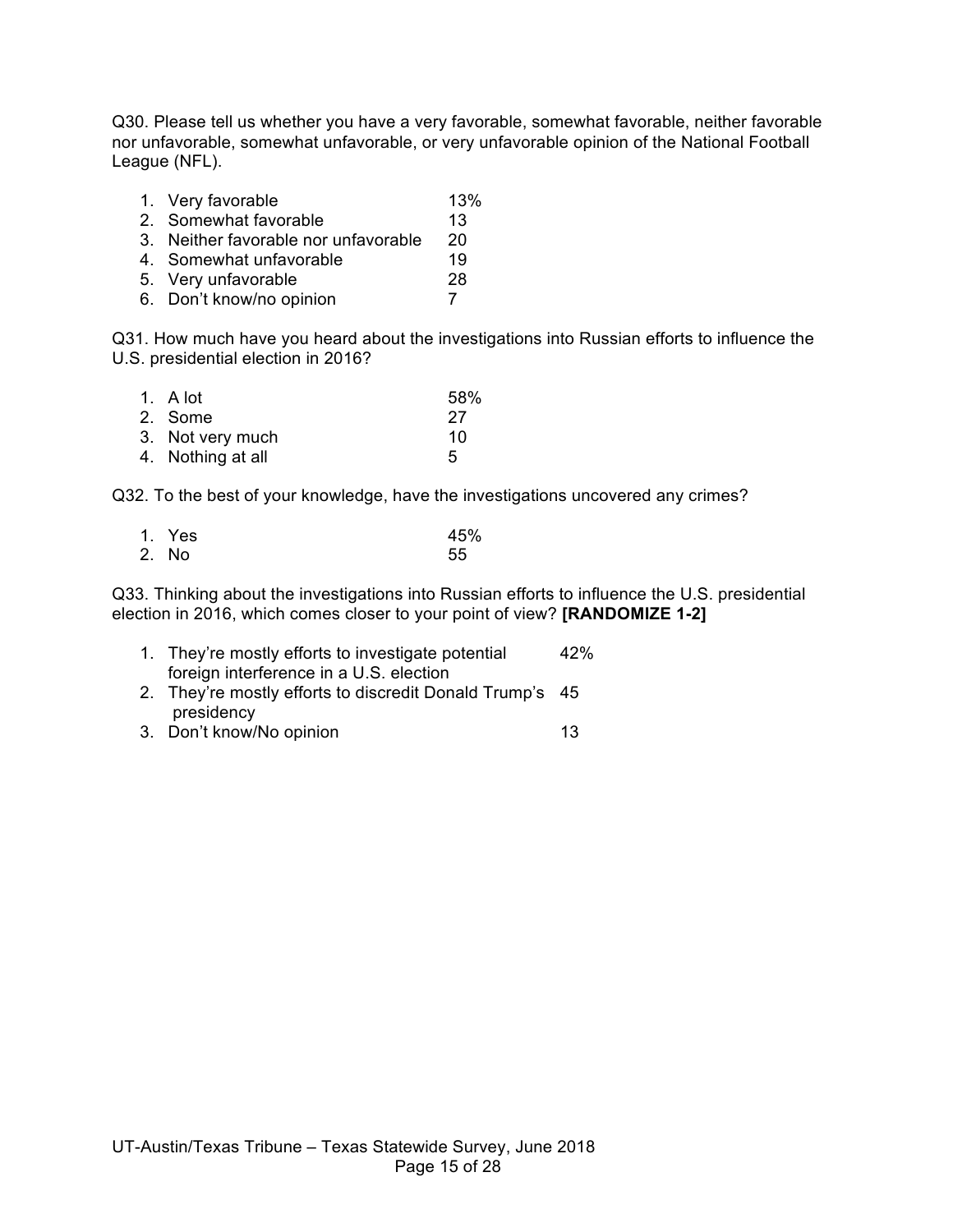#### **Policy Questions**

Q34. Do you support or oppose separating children and parents who are apprehended while trying to enter the U.S. illegally?

- 1. Strongly support 16%
- 2. Somewhat support 12<br>3. Somewhat oppose 13
- 3. Somewhat oppose
- 4. Strongly oppose 44
- 5. Don't know/No opinion 14

Q35. Would you say that the North American Free Trade Agreement, known as NAFTA, has been good or bad for the Texas economy?

| 1. Good                  | 34% |
|--------------------------|-----|
| 2. Bad                   | 28  |
| 3. Don't know/no opinion | 38  |

Q36. Do you agree or disagree with the following statement: *This country would be better off if we just stayed home and did not concern ourselves with problems in other parts of the world.*

| 1. Strongly agree    | 12% |
|----------------------|-----|
| 2. Somewhat agree    | 27  |
| 3. Somewhat disagree | 28  |
| 4. Strongly disagree | 23  |
| 5. Don't know        | 9   |
|                      |     |

Q37. Do you approve or disapprove of how state leaders and the Legislature are handling K-12 public education in Texas?

| 1. Approve strongly               | 2% |
|-----------------------------------|----|
| 2. Approve somewhat               | 14 |
| 3. Neither approve nor disapprove | 19 |
| 4. Disapprove somewhat            | 25 |
| 5. Disapprove strongly            | 26 |
| 6. Don't know                     | 14 |

## **[SPLIT-SAMPLE Q38A - Q38B]**

Q38A. What do you think should be the primary source of funding for public education in Texas? **[RANDOMIZE 1-2]**

**[***adjusted MOE = +/- 4.71]*

| 1. Local school districts | 32% |
|---------------------------|-----|
|---------------------------|-----|

- 2. State government 50
- 3. Don't know/no opinion 18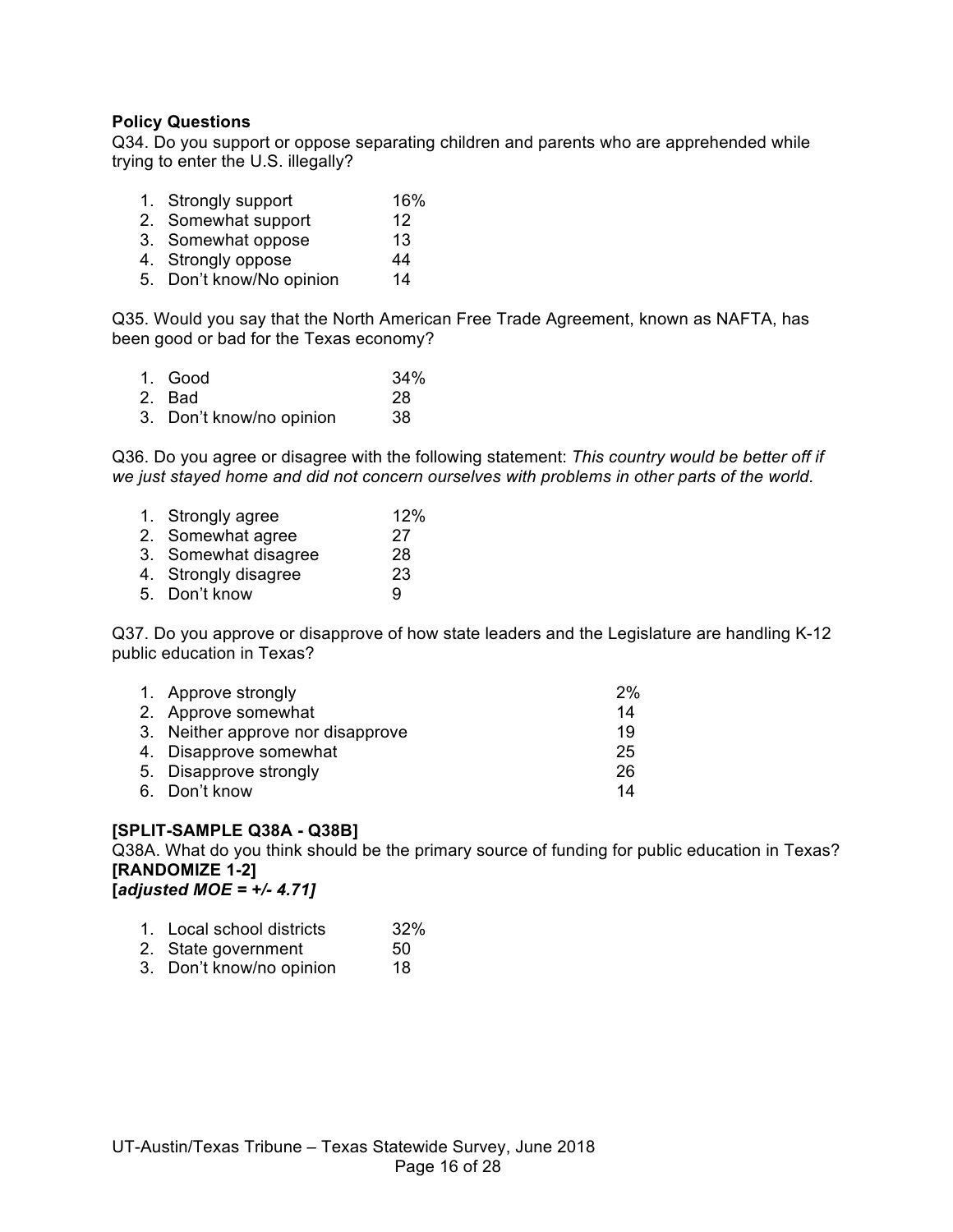#### Q38B. What do you think should be the primary source of funding for public education in Texas? **[RANDOMIZE 1-2]** *[adjusted MOE= +/-4.99]*

- 1. Local property taxes 23%
- 2. Existing state taxes 50
- 3. Don't know/no opinion 27

Q39. In general, do you think gun control laws should be made more strict, less strict, or left as they are now?

| 1. More strict | 51% |
|----------------|-----|
|                |     |

- 2. Less strict 13
- 3. Left as they are now 31
- 4. Don't know / No opinion 5

Q40. If more people carried guns, do you think the United States would be safer, less safe, or would it have no impact on safety?

- 1. More safe 37% 2. Less safe 39
- 3. No impact on safety 15 4. Don't know/No opinion 9
-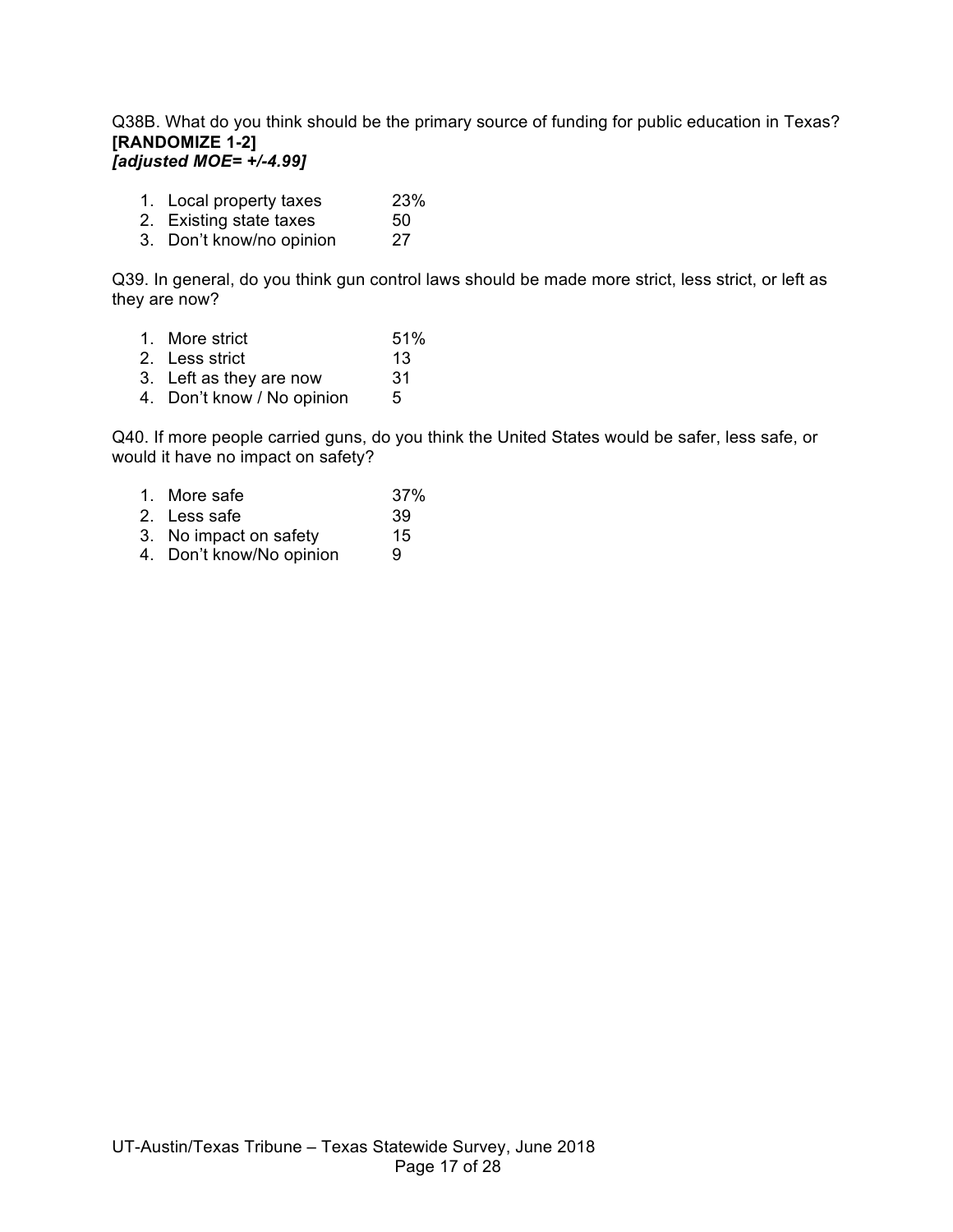Q41. Thinking about school shootings that have occurred in the United States in recent years, from what you know or have read, how much do you think each of the following factors is to blame for the shootings? **[GRID WITH RESPONSE OPTIONS, "A great deal", "A fair amount", "Not much", "Not at all", "Don't know/No opinion".] [RANDOMIZE A-K]**

|                                                                                       | A great deal | A fair<br>amount | Not much | Not at all | Don't<br>know/No<br>opinion |
|---------------------------------------------------------------------------------------|--------------|------------------|----------|------------|-----------------------------|
| A. Insufficient<br>restrictions on gun<br>ownership                                   | 36%          | 17               | 15       | 27         | 5                           |
| <b>B. Poor enforcement</b><br>of existing gun laws                                    | 40%          | 23               | 20       | 12         | 5                           |
| C. Insufficient security<br>at schools                                                | 33%          | 34               | 21       | 7          | 4                           |
| D. Insufficient mental<br>health resources for<br>students                            | 49%          | 33               | 10       | 3          | 5                           |
| E. Poor parenting                                                                     | 46%          | 32               | 13       | 3          | 5                           |
| F. Media attention to<br>perpetrators                                                 | 41%          | 31               | 17       | 5          | 6                           |
| G. Drug use                                                                           | 24%          | 27               | 29       | 12         | 8                           |
| H. Violence in popular<br>culture (for example,<br>violent video games<br>and movies) | 35%          | 27               | 20       | 14         | 4                           |
| I. Failure to identify<br>potential school<br>shooters in advance                     | 44%          | 34               | 13       | 4          | 6                           |
| J. School building<br>design                                                          | 17%          | 22               | 28       | 26         | $\overline{7}$              |
| L. Bullying (in person<br>and online)                                                 | 44%          | 35               | 13       | 3          | 4                           |

Q41A. Thinking about school shootings that have occurred in the United States in recent years, which of the following factors is **most to blame** for these school shootings? **[RANDOMIZE 1- 11]**

| 1. Insufficient restrictions on gun ownership               | 17%                                                         |
|-------------------------------------------------------------|-------------------------------------------------------------|
| 2. Poor enforcement of existing gun laws                    | 6                                                           |
| Insufficient security at schools                            | 8                                                           |
| Insufficient mental health resources for students           | 14                                                          |
| Poor parenting                                              | 18                                                          |
| Media attention to perpetrators                             | 6                                                           |
| Drug use                                                    | 1                                                           |
| 8. Violence in popular culture (for example, violent        |                                                             |
| video games and movies)                                     |                                                             |
| 9. Failure to identify potential school shooters in advance | 8                                                           |
| 10. School building design (for example, too many           |                                                             |
|                                                             |                                                             |
|                                                             |                                                             |
|                                                             | entrances and exits)<br>11. Bullying (in-person and online) |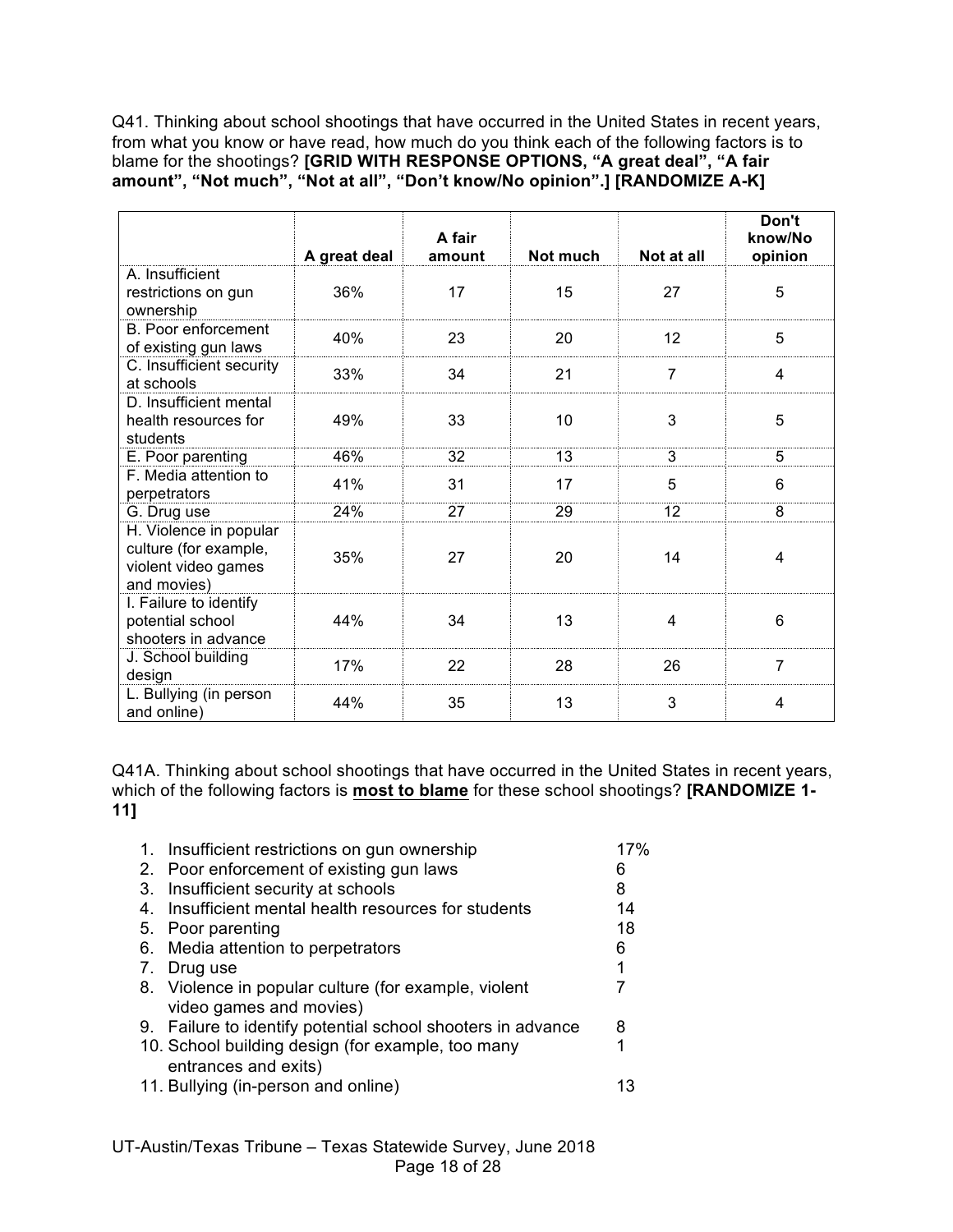Q42. Do you support or oppose legalizing sports betting in Texas?

| 1. Support               | 40% |
|--------------------------|-----|
| 2. Oppose                | -24 |
| 3. Don't know/No opinion | 36  |

Q43. Which of the following best characterizes your opinion on the death penalty for those convicted of violent crimes?

| 1. Strongly support        | 38% |
|----------------------------|-----|
| 2. Somewhat support        | 27  |
| 3. Somewhat oppose         | 13  |
| 4. Strongly oppose         | 12  |
| 5. Don't know / No opinion | 10  |
|                            |     |

Q44. What is your opinion on the legalization of marijuana possession?

| 1. Marijuana possession should not be legal<br>under any circumstances         | 16% |
|--------------------------------------------------------------------------------|-----|
| 2. Marijuana possession should be legal for<br>medical purposes only           | -31 |
| 3. Possession of small amounts of marijuana<br>for any purpose should be legal | 30  |
| 4. Possession of any amount of marijuana for<br>any purpose should be legal    | 23  |

Q45. As you may know, currently, the maximum penalty for possession of small amounts of marijuana can include up to 180 days in jail and/or a fine of up to \$2,000. Would you support or oppose reducing punishment for possession of small amounts of marijuana to a citation and a fine of \$250?

| 1. Strongly support        | 44% |
|----------------------------|-----|
| 2. Somewhat support        | 25  |
| 3. Somewhat oppose         | 9   |
| 4. Strongly oppose         | 12  |
| 5. Don't know / No opinion | 9   |
|                            |     |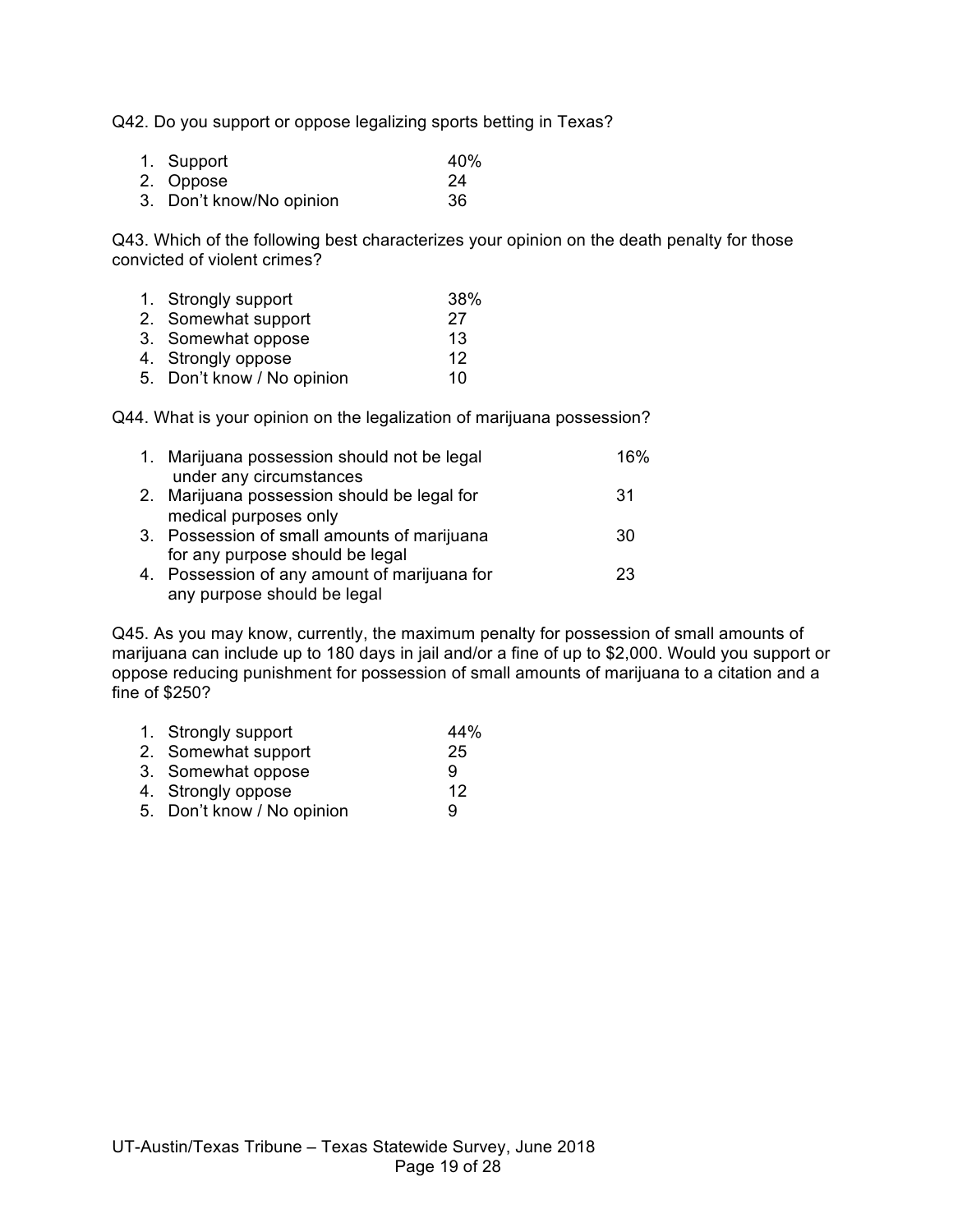## **Political Knowledge**

#### **[Randomize INFO1-INFO3]**

INFO1. Which political party holds the majority in the U.S. House of Representatives? **[RANDOMIZE 1-2]**

| 1. Republican Party | 83% |
|---------------------|-----|
| 2. Democratic Party | 8   |
| 3. Neither          | 2   |
| 4. Don't know       | 8   |
|                     |     |

INFO2. What majority of both houses of the U.S. Congress is needed to override a presidential veto?

| 1. More than one-half      | 7% |
|----------------------------|----|
| 2. More than two-thirds    | 74 |
| 3. More than three-fourths |    |
| 4. Don't know              | 12 |

INFO3. Who won the popular vote in the 2016 Presidential Election? **[RANDOMIZE 1-2]**

| 1. Donald Trump    | 24% |
|--------------------|-----|
| 2. Hillary Clinton | 69  |
| 3. Neither         | 2   |
| 4. Don't know      | 5   |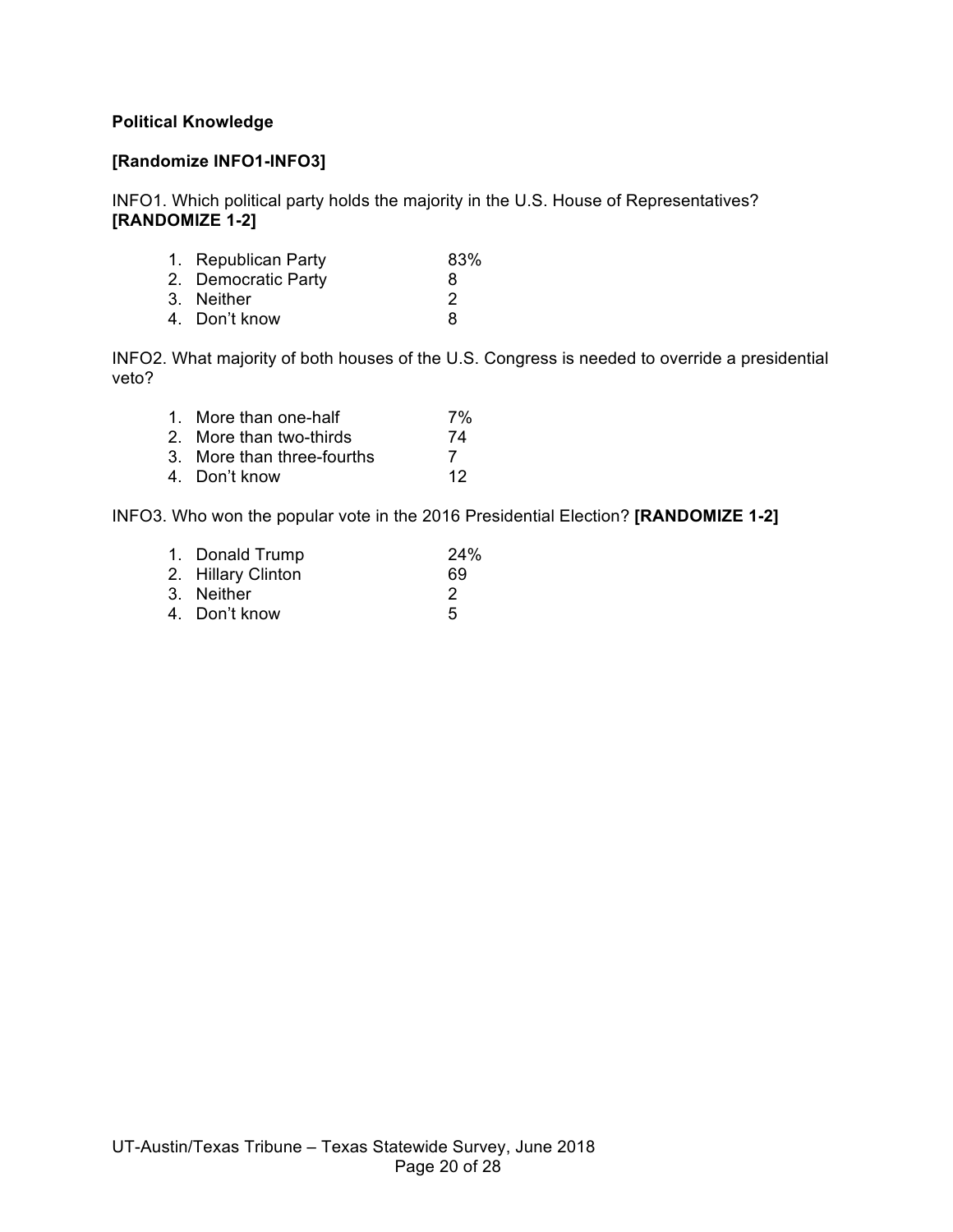#### **Political Orientation**

We're almost done. Now we just have a few basic questions for statistical purposes.

LIBCON. On a scale from 1 to 7, where 1 is extremely liberal, 7 is extremely conservative, and 4 is exactly in the middle, where would you place yourself? **[Wording on scale: (1) "Extremely liberal," (4) "In the middle," (7) "Extremely conservative"]**

| 1. Extremely liberal      | 10% |
|---------------------------|-----|
| 2. Somewhat liberal       | 13  |
| 3. Lean liberal           | 8   |
| 4. In the middle          | 26  |
| 5. Lean conservative      | 9   |
| 6. Somewhat conservative  | 18  |
| 7. Extremely conservative | 17  |
|                           |     |

PID3. Generally speaking, would you say that you usually think of yourself as a…

| 1. Democrat    | 43% |
|----------------|-----|
| 2. Independent | 11  |
| 3. Republican  | 46  |

PID7. (Uses the four PID3 follow-up questions)

| 1. Strong Democrat            | 21% |
|-------------------------------|-----|
| 2. Not very strong Democrat   | 10  |
| 3. Lean Democrat              | 12  |
| 4. Independent                | 11  |
| 5. Lean Republican            | 12  |
| 6. Not very strong Republican | 13  |
| 7. Strong Republican          | 21  |
|                               |     |

REPCON. **[ASK IF PID7 >= 5]** Overall, do you think that Republican elected officials in Texas are conservative enough, too conservative, or not conservative enough?

- 1. Conservative enough 50%
- 2. Too conservative 10
- 3. Not conservative enough 30
- 4. Don't know/No opinion 9

DEMLIB. **[ASK IF PID7 <= 3]** Overall, do you think that Democratic elected officials in Texas are liberal enough, too liberal, or not liberal enough?

- 1. Liberal enough 36%
- 2. Too liberal 7
- 3. Not liberal enough 37
- 4. Don't know/No opinion 20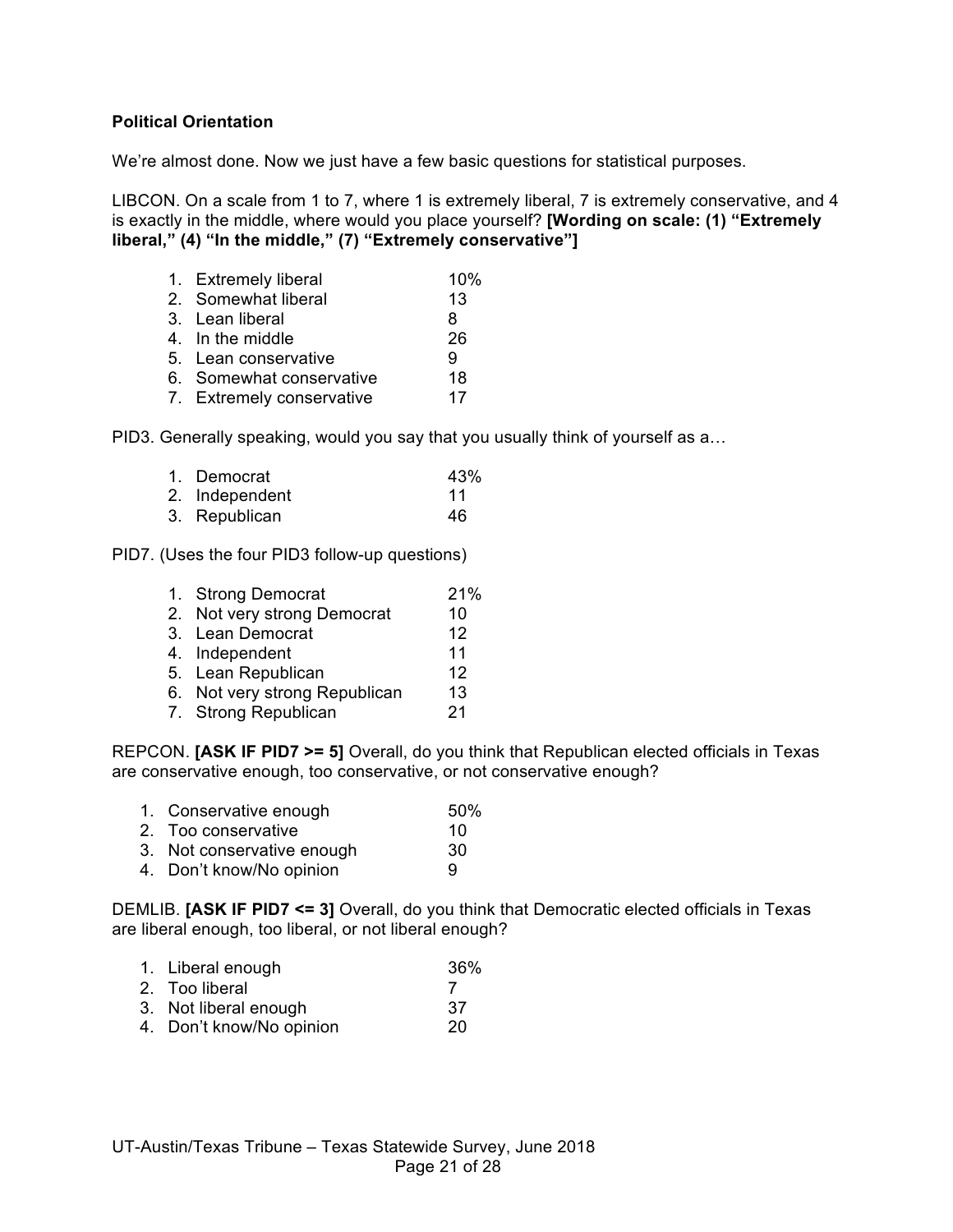## **Demographics**

AGE. Please indicate your age group.

| 1. 18-29     | 16% |
|--------------|-----|
| 2. 30-44     | -26 |
| 3. 45-64     | 36  |
| 4. 65 and up | 23  |
|              |     |

LOCATE. Would you say that you live in an urban, suburban, or rural community?

| 1. Urban    | 33% |
|-------------|-----|
| 2. Suburban | 48  |
| 3. Rural    | 20  |

METRO. Do you live in the Houston, Dallas-Fort Worth, San Antonio, or Austin metropolitan areas?

| 1. Yes, I live in the Houston area.       | 24% |
|-------------------------------------------|-----|
| 2. Yes, I live the Dallas-Fort Worth area | 28  |
| 3. Yes, I live in the San Antonio area    | 9   |
| 4. Yes, I live in the Austin area         | 9   |
| 5. No, I live in another part of Texas.   | -31 |
|                                           |     |

CHILD. How many children are currently living with you?

| 1. One          | 15% |
|-----------------|-----|
| 2. Two          | 12  |
| 3. Three        | 4   |
| 4. Four or more | 2   |
| 5. None         | 67  |

SCHOOL. Do you have any children currently enrolled in school in Texas? (check all that apply)

| 1. Yes, I have a child/children under 18 enrolled in                            | 19% |
|---------------------------------------------------------------------------------|-----|
| public school in Texas.<br>2. Yes, I have a child/children under 18 enrolled in | 3   |
| private school in Texas.                                                        |     |
| 3. Yes, I have a child/children under 18 who are                                | 1   |
| being home schooled in Texas.                                                   |     |
| 4. No, I do not have any children under 18                                      | 78  |
| in school in Texas.                                                             |     |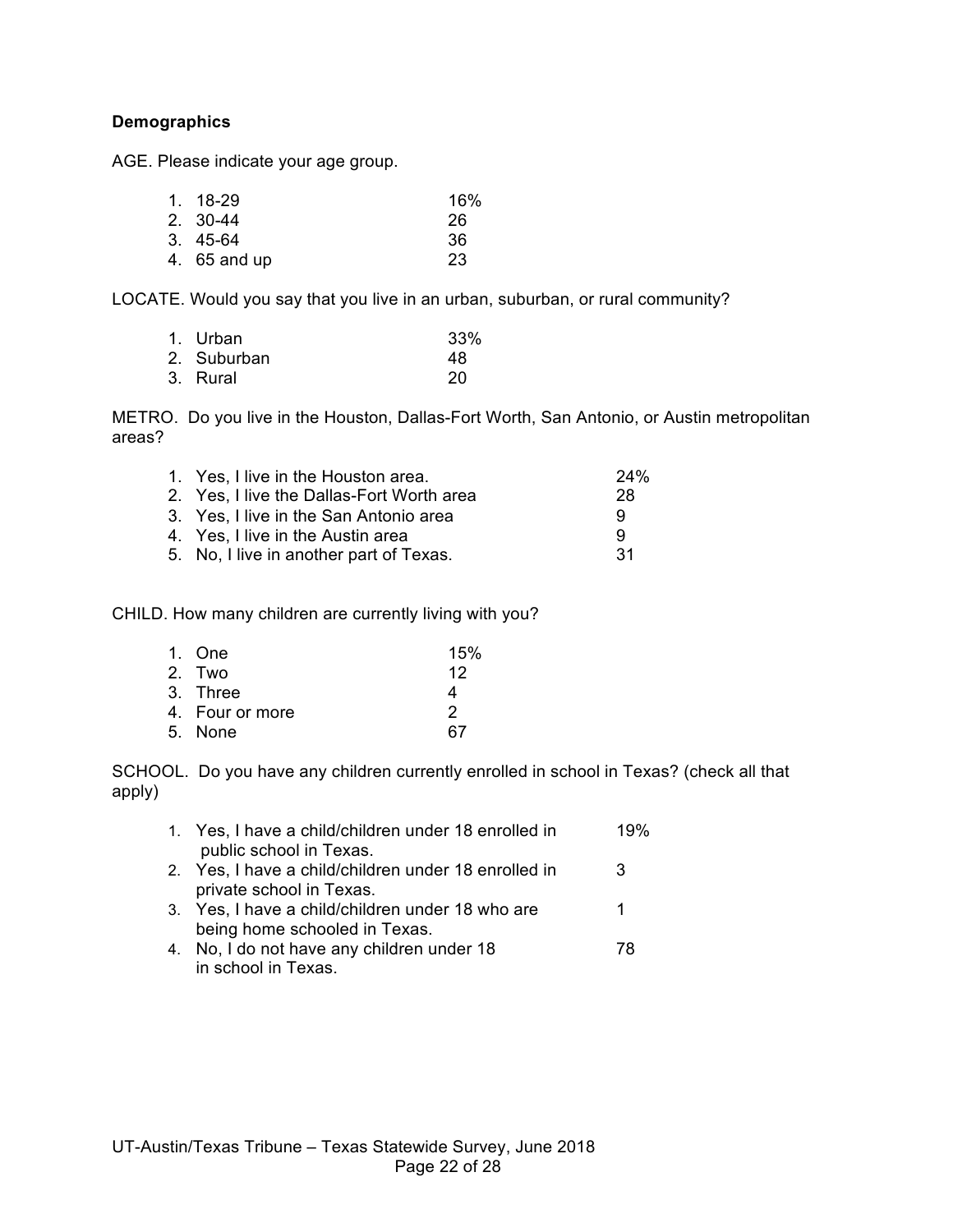INCOME. In which category would you place your household income last year?

| 1.             | Less than \$10,000         |    |
|----------------|----------------------------|----|
| 2.             | \$10,000 to \$19,999       | 6  |
| 3.             | \$20,000 to \$29,999       | 8  |
| 4.             | \$30,000 to \$39,999       | 9  |
| 5.             | \$40,000 to \$49,999       | 9  |
| 6.             | \$50,000 to \$59,999       | 10 |
| 7 <sub>1</sub> | \$60,000 to \$69,999       | 7  |
| 8.             | \$70,000 to \$79,999       | 5  |
| 9.             | \$80,000 to \$99,999       | 5  |
|                | 10. \$100,000 to \$119,999 | 6  |
|                | 11. \$120,000 to \$149,999 | 5  |
|                | 12. More than \$150,000    | 7  |
|                | 13. Prefer not to say      | 16 |

AB. Generally speaking, do you consider yourself to be pro-life, pro-choice, or neither?

| 1. Pro-life   | 44% |
|---------------|-----|
| 2. Pro-choice | 39  |
| 3. Neither    | 13  |
| 4. Don't know | Δ   |
|               |     |

EDU. What is the highest level of education that you received?

| 1. Less than high school    | 6% |
|-----------------------------|----|
| 2. High school degree       | 25 |
| 3. Some college             | 23 |
| 4. Two-year college degree  | 10 |
| 5. Four-year college degree | 25 |
| 6. Post-graduate degree     | 11 |

RELIG1. What is your primary religious affiliation, if any? **[No open response on "other"]**

| 1. | Agnostic                 | 6%           |
|----|--------------------------|--------------|
|    | 2. Assembly of God*      | 0            |
| 3. | Atheist                  | 6            |
| 4. | <b>Baptist*</b>          | 15           |
| 5. | Born again               | 3            |
|    | 6. Buddhist              | 1            |
|    | 7. Catholic*             | 17           |
|    | 8. Christian Scientist*  | 0            |
|    | 9. Church of Christ*     | 3            |
|    | 10. Church of God*       |              |
|    | 11. Disciples of Christ* | 0            |
|    | 12. Episcopal/Anglican*  | $\mathbf{2}$ |
|    | 13. Evangelical          | 2            |
|    | 14. Hindu                |              |
|    | 15. Jehovah's Witnesses  |              |
|    | 16. Jewish               |              |

UT-Austin/Texas Tribune – Texas Statewide Survey, June 2018 Page 23 of 28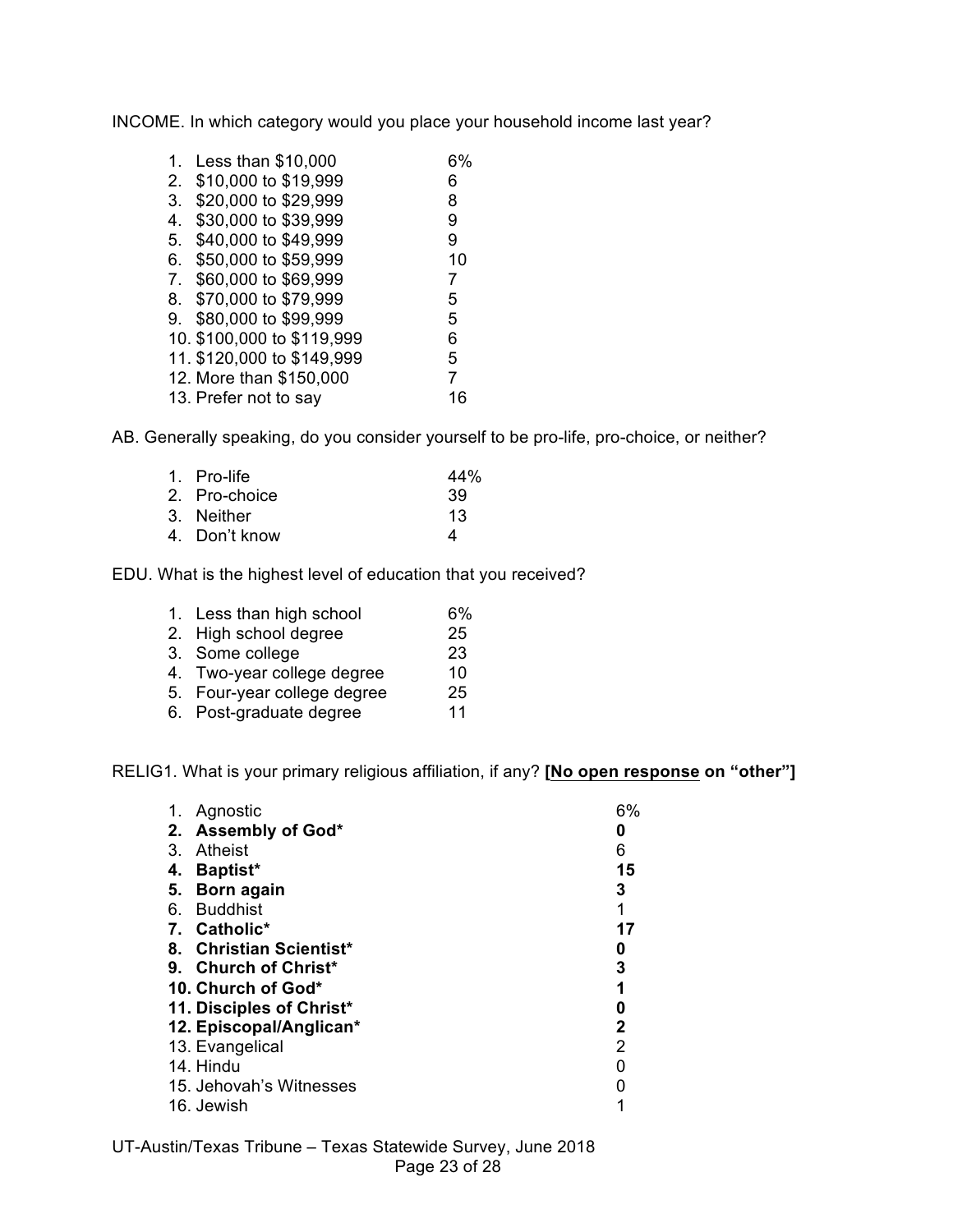| 17. Lutheran*                              |    |
|--------------------------------------------|----|
| 18. Methodist*                             | 5  |
| 19. Mormon*                                | 1  |
| 20. Muslim/Islam                           |    |
| 21. Nondenominational Christian*           | 6  |
| 22. Orthodox/Eastern Orthodox*             | 0  |
| 23. Pentecostal/charismatic/spirit-filled* | 2  |
| 24. Presbyterian*                          | 1  |
| 25. Protestant (non-specific)*             | 3  |
| 26. Reformed*                              | 0  |
| 27. Unitarian/Universalist*                | 0  |
| 28. United Church of Christ*               | 0  |
| 29. Religious but not spiritual            | 1  |
| 30. Spiritual but not religious            | 6  |
| 31. No religious affiliation/none          | 10 |
| 32. Other*                                 | 3  |
| 33. Don't know                             | 1  |

RELIG2. What is your secondary religious affiliation, if any? **[No open response on "other"]**

| 1. | Agnostic                                   | 2                       |
|----|--------------------------------------------|-------------------------|
| 2. | Assembly of God*                           | 1                       |
|    | 3. Atheist                                 | 1                       |
| 4. | <b>Baptist*</b>                            | $\overline{\mathbf{7}}$ |
| 5. | <b>Born again</b>                          | 5                       |
|    | 6. Buddhist                                | 1                       |
|    | 7. Catholic*                               | 3                       |
|    | 8. Christian Scientist*                    | 0                       |
|    | 9. Church of Christ*                       | $\overline{\mathbf{2}}$ |
|    | 10. Church of God*                         | 0                       |
|    | 11. Disciples of Christ*                   | 0                       |
|    | 12. Episcopal/Anglican*                    | 1                       |
|    | 13. Evangelical                            | $\mathbf 1$             |
|    | 14. Hindu                                  | 0                       |
|    | 15. Jehovah's Witnesses                    | 0                       |
|    | 16. Jewish                                 | $\mathbf 1$             |
|    | 17. Lutheran*                              | 1                       |
|    | 18. Methodist*                             | 3                       |
|    | 19. Mormon*                                | $\mathbf 0$             |
|    | 20. Muslim/Islam                           | 0                       |
|    | 21. Nondenominational Christian*           | 5                       |
|    | 22. Orthodox/Eastern Orthodox*             | 0                       |
|    | 23. Pentecostal/charismatic/spirit-filled* | $\overline{\mathbf{2}}$ |
|    | 24. Presbyterian*                          | 0                       |
|    | 25. Protestant (non-specific)*             | 4                       |
|    | 26. Reformed*                              | 1                       |
|    | 27. Unitarian/Universalist*                | 0                       |
|    | 28. United Church of Christ*               | 0                       |
|    | 29. Religious but not spiritual            | 1                       |
|    | 30. Spiritual but not religious            | 6                       |
|    | 31. No religious affiliation/none          | 34                      |

UT-Austin/Texas Tribune – Texas Statewide Survey, June 2018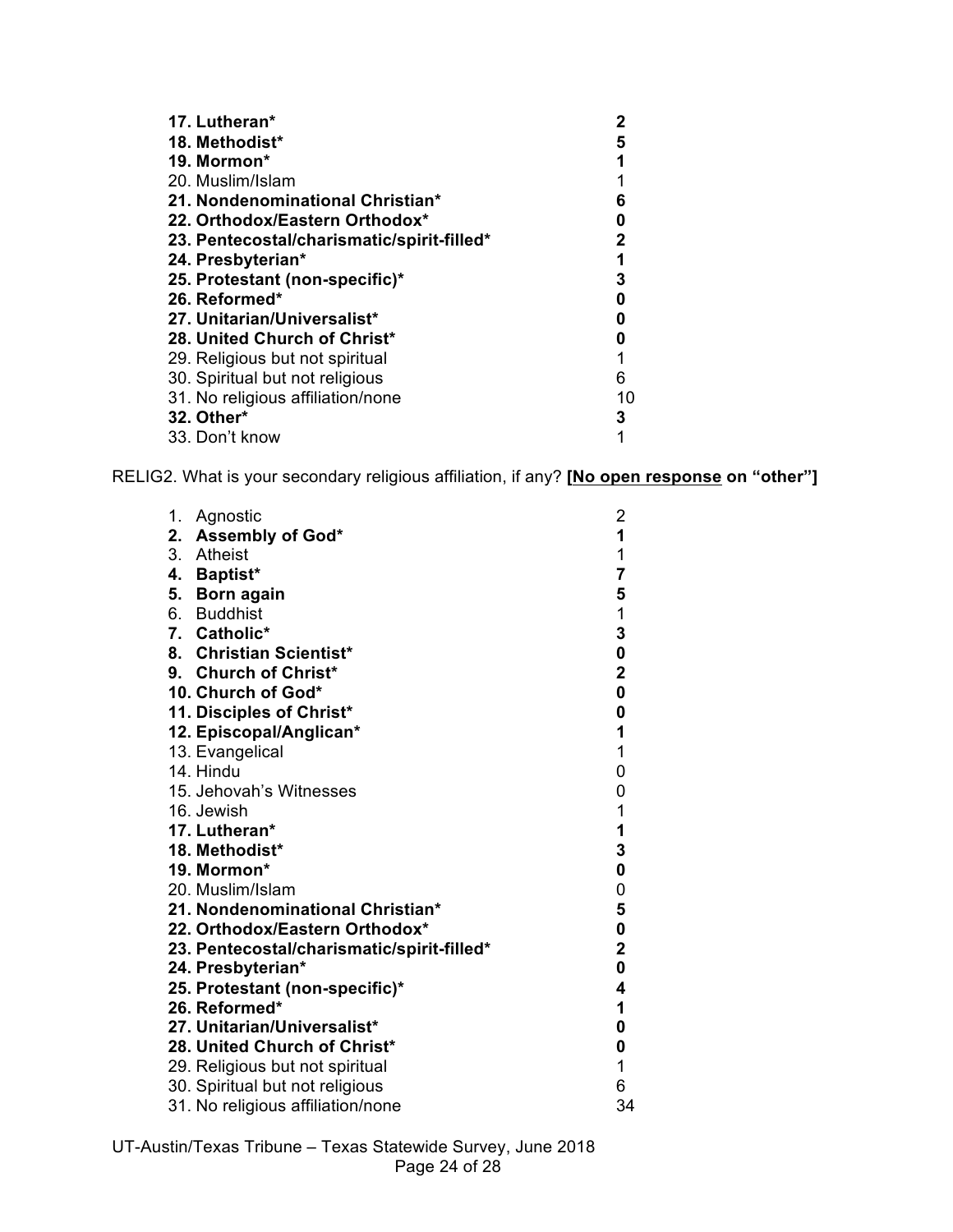| 32. Other*     |  |
|----------------|--|
| 33. Don't know |  |

LITERAL. Which of these statements comes closest to describing your feelings about the Bible?

| 1. The Bible is the actual word of God and is to be   | 28% |
|-------------------------------------------------------|-----|
| taken literally, word for word.                       |     |
| 2. The Bible is the word of God but not everything in | 41  |
| it should be taken literally, word for word.          |     |
| 3. The Bible is a book written by men and is          | 24  |
| not the word of God.                                  |     |
| 4. Don't know.                                        |     |

IMPORT. How important is religion in your life?

| 1. Extremely important  | 43% |
|-------------------------|-----|
| 2. Somewhat important   | 28  |
| 3. Not very important   | 13  |
| 4. Not at all important | 17  |

ATTEND. Aside from weddings and funerals, how often do you attend religious services or participate in religious activities?

| 1. More than once a week | 12% |
|--------------------------|-----|
| 2. Once a week           | 21  |
| 3. A few times a month   | 11  |
| 4. Once or twice a year  | 24  |
| 5. Never                 | 33  |

RACE1. What race do you consider yourself to be?

| 1. White                  | 58%           |
|---------------------------|---------------|
| 2. African American       | 14            |
| 3. Hispanic or Latino     | 23            |
| 4. Asian/Pacific Islander | 1.            |
| 5. Native American        | 1             |
| 6. Multi-racial           | $\mathcal{P}$ |
| 7. Other                  | 1             |
| 8. Middle Eastern         | n             |
|                           |               |

RACE2. **[Ask if RACE ~= "Hispanic or Latino"]** Do you happen to have a Hispanic-Latino grandparent?

| 1. Yes        | $1\%$ |
|---------------|-------|
| 2. No         | 98    |
| 3. Don't know |       |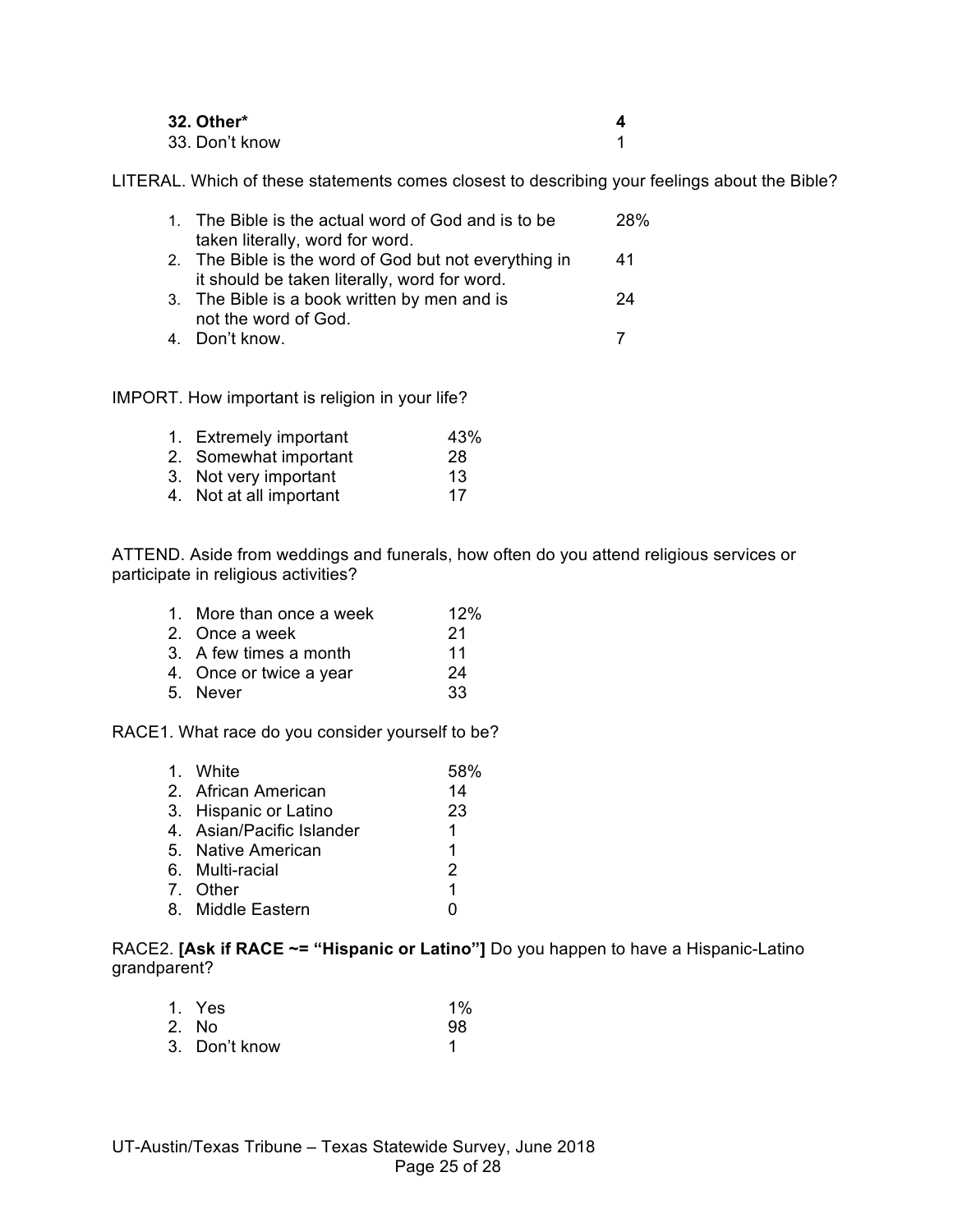NATIVE1. **[Ask if RACE = "Hispanic or Latino"]** Were you born in the United States or Puerto Rico, or in another country?

| 1. Born in the United States or Puerto Rico | 86% |
|---------------------------------------------|-----|
| 2. Born in another country                  | 14  |
| 3. Don't know                               |     |

NATIVE2. **[Ask NATIVE2 if answer 1 on NATIVE1]** Were your parents born in the United States or Puerto Rico, or another country?

- 1. Both of my parents were born in the United States 62% or Puerto Rico
- 2. One of my parents was born in another country 25
- 3. Both of my parents were both in another country 13

MOVE. Did you move to Texas from some other state?

| 1. Yes | 42% |
|--------|-----|
| 2. No  | 58  |

STATE. **[ASK IF MOVE=1]** Which state did you move from (most recently)? **[DROPDOWN LIST OF STATES]**

| 1. | Alabama                 | 1%                                         |
|----|-------------------------|--------------------------------------------|
|    | 2. Alaska               | 1                                          |
|    | 3. Arizona              | $\overline{\mathbf{c}}$                    |
|    | 4. Arkansas             | $\overline{2}$                             |
|    | 5. California           | 12                                         |
|    | 6. Colorado             | 3                                          |
|    | 7. Connecticut          | 0                                          |
|    | 8. Delaware             | 0                                          |
|    | 9. District of Columbia | 0                                          |
|    | 10. Florida             | 5                                          |
|    | 11. Georgia             | $\overline{c}$                             |
|    | 12. Hawaii              | $\overline{0}$                             |
|    | 13. Idaho               | 0                                          |
|    | 14. Illinois            | 4                                          |
|    | 15. Indiana             | $\begin{array}{c} 2 \\ 2 \\ 1 \end{array}$ |
|    | 16. Iowa                |                                            |
|    | 17. Kansas              |                                            |
|    | 18. Kentucky            | $\mathbf 1$                                |
|    | 19. Louisiana           | $\overline{7}$                             |
|    | 20. Maine               | $\mathbf 0$                                |
|    | 21. Maryland            |                                            |
|    | 22. Massachusetts       | $\begin{array}{c} 2 \\ 2 \\ 4 \end{array}$ |
|    | 23. Michigan            |                                            |
|    | 24. Minnesota           | 1                                          |
|    | 25. Mississippi         | $\mathbf 1$                                |
|    | 26. Missouri            | 3                                          |
|    | 27. Montana             | 0                                          |
|    | 28. Nebraska            | 1                                          |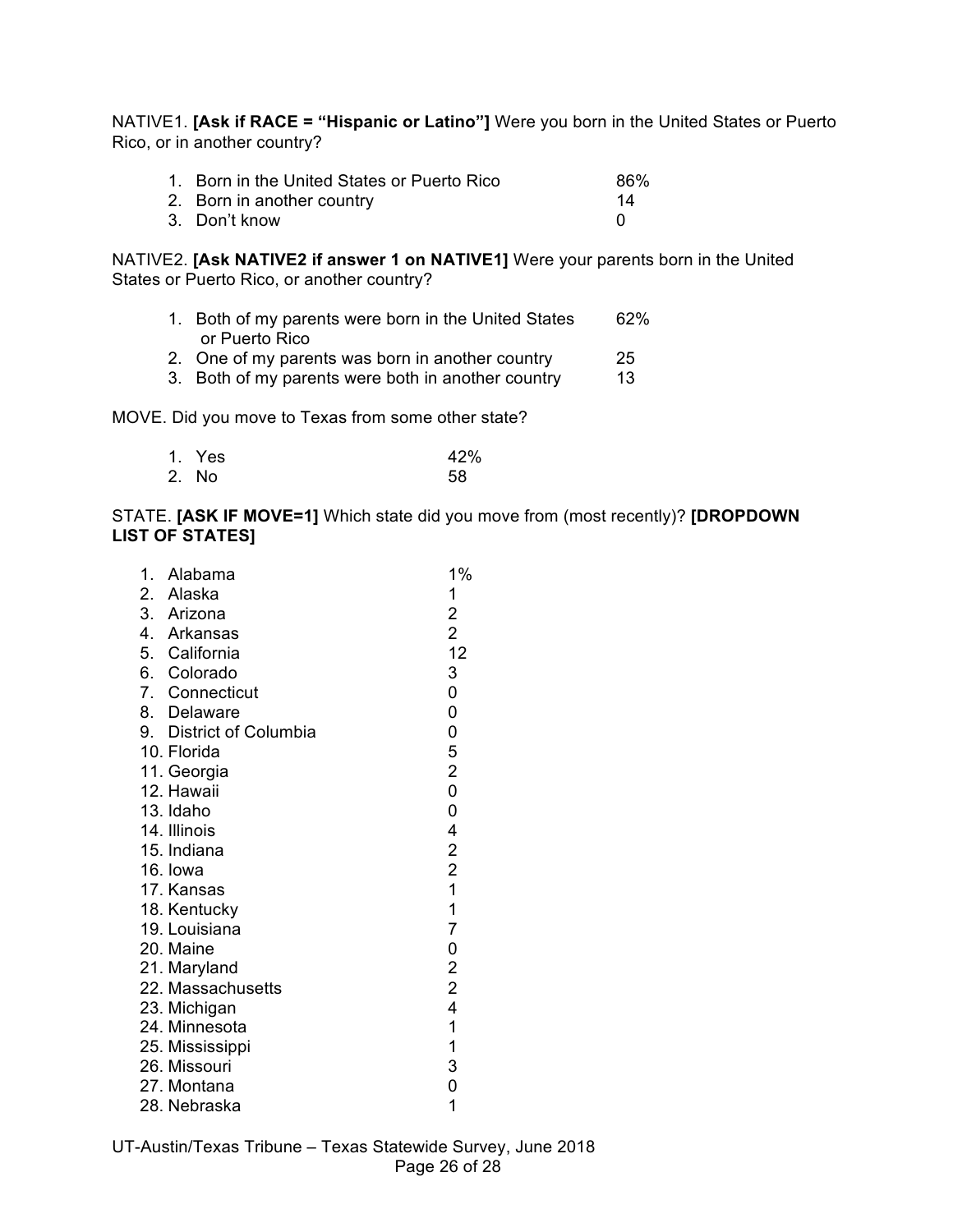| 29. Nevada                    | 0                                     |
|-------------------------------|---------------------------------------|
| 30. New Hampshire             | 1                                     |
| 31. New Jersey                | 1                                     |
| 32. New Mexico                | 4                                     |
| 33. New York                  | 4                                     |
| 34. North Carolina            | $\mathbf{1}$                          |
| 35. North Dakota              | 0                                     |
| 36. Ohio                      | 4                                     |
| 37. Oklahoma                  | 4                                     |
| 38. Oregon                    | $\mathbf 1$                           |
| 39. Pennsylvania              | 4                                     |
| 40. Rhode Island              | 1                                     |
| 41. South Carolina            | 0                                     |
| 42. South Dakota              | 0                                     |
| 43. Tennessee                 | $\mathbf{1}$                          |
| 44. Utah                      | 0                                     |
| 45. Vermont                   | 0                                     |
| 46. Virginia                  | 4                                     |
| 47. Washington                | $\overline{2}$                        |
| 48. West Virginia             | $\mathbf 0$                           |
| 49. Wisconsin                 | $\begin{array}{c} 2 \\ 1 \end{array}$ |
| 50. Wyoming                   |                                       |
| 51. Guam                      | 0                                     |
| 52. Puerto Rico               | $\overline{1}$                        |
| 53. Ontario                   | 0                                     |
| 54. Not in the U.S. or Canada | 1                                     |

VETERAN. Which of the following best describes your current situation? Please check all that apply:

| 1. Active-duty military                        | $0\%$ |
|------------------------------------------------|-------|
| 2. Military veteran                            | 13    |
| 3. Active-duty military in my immediate family | 2     |
| 4. Military veteran in my immediate family     | 18    |
| 5. None of the above                           | 70    |
|                                                |       |

HOME. Do you own or rent your home?

| 1. Own  | 68% |
|---------|-----|
| 2. Rent | -32 |

MARITAL. What is your marital status?

| 1. Married              | 51% |
|-------------------------|-----|
| 2. Separated            | 2   |
| 3. Divorced             | 10  |
| 4. Widowed              | 6   |
| 5. Single               | 27  |
| 6. Domestic Partnership | 5   |
|                         |     |